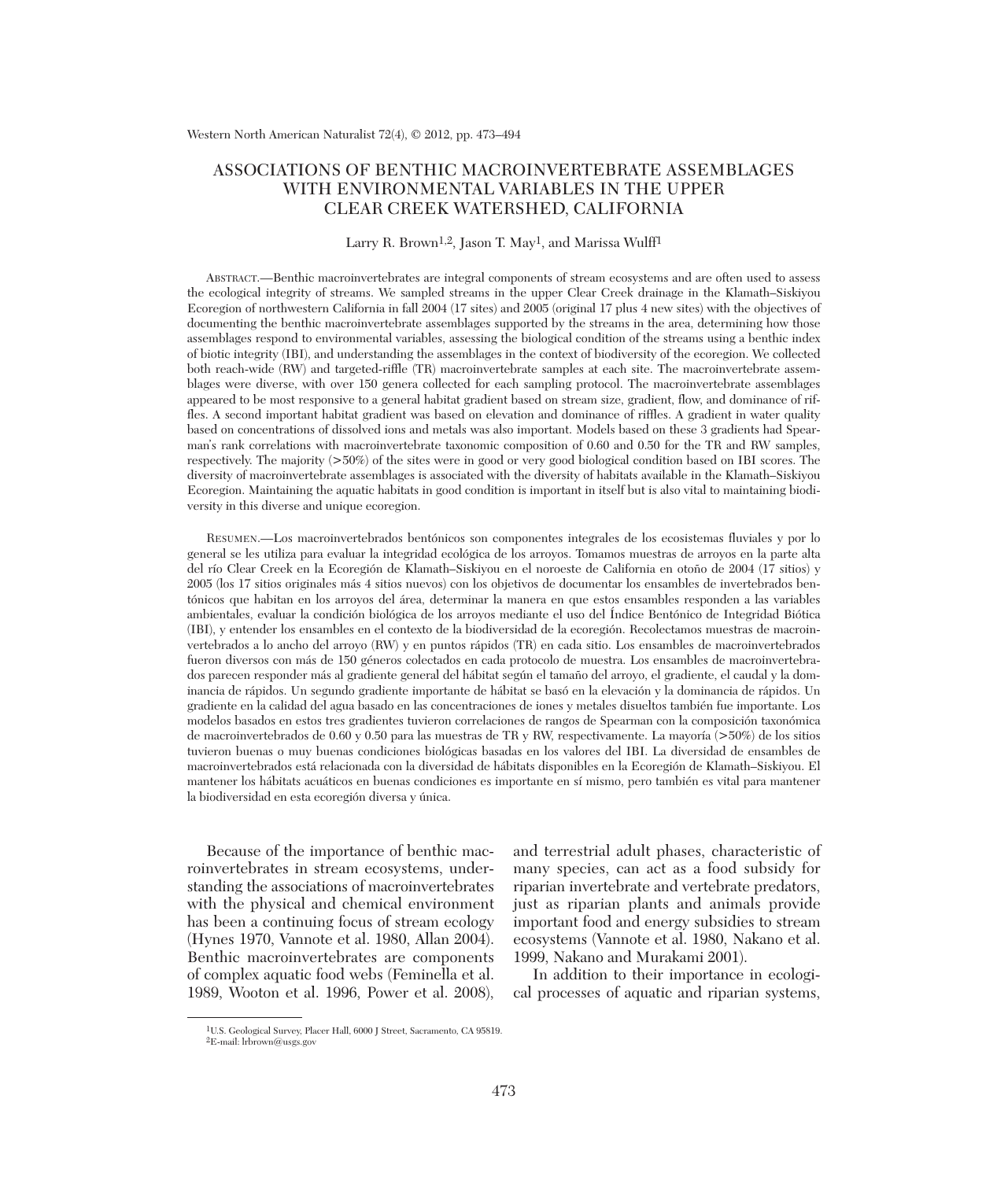benthic macroinvertebrates have long been recognized as important indicators of stream "health" or biological condition (Gaufin 1973, Hilsenhoff 1988, Reynoldson and Metcalfe-Smith 1992). Most recently, the sensitivity of aquatic macroinvertebrates to environmental change has led to the development of various methods for characterizing biological condition of streams based on benthic macroinvertebrates, including multiple metric indices, such as various forms of the Index of Biotic Integrity (IBI) (Kerans and Karr 1994, Karr and Chu 1999, Ode et al. 2005). Such indices have become important in the monitoring of biological conditions in streams and in the development of biological objectives and criteria.

Resource managers have the responsibility of protecting and managing resources on public lands. This responsibility involves not only identifying and protecting the species within those lands but also identifying and understanding the habitats and ecological processes necessary for maintaining populations of those species in good condition. Whiskeytown National Recreation Area (WNRA) is located within the Klamath–Siskiyou Ecoregion, a globally significant area for biodiversity of terrestrial plant and animal communities (DellaSala et al. 1999). The region has a moderately rich herpetofauna of 38 species, and that richness is most likely due to overlap between northern and southern taxa and the complex and patchy nature of habitats that can support a wide range of species (Bury and Pearl 1999). Brown and May (2007) analyzed assemblage data on fishes and amphibians from the upper Clear Creek drainage, which includes WNRA, and noted that the native aquatic vertebrate assemblages were largely intact, in contrast to the situation in many other areas of California (Jennings and Hayes 1994, Knapp and Matthews 2000, Marchetti et al. 2001, Matthews et al. 2001, Moyle 2002, Brown and Moyle 2005, Knapp 2005, Marchetti et al. 2006, Welsh et al. 2006). The assemblages were unique combinations of native fishes and amphibians from the Central Valley and coastal areas of California. Unfortunately, limited published information exists on the benthic macroinvertebrate communities that form the base of the food web for stream fish and amphibians for the Klamath–Siskiyou Ecoregion in general, and none exists for the WNRA in particular.

In this paper, we present results of a study documenting the assemblages of benthic macroinvertebrates in the streams of the upper Clear Creek watershed, which is partially contained within WNRA, located in northern California. The study was part of an effort by the National Park Service to document aquatic resources associated with WNRA and understand the environmental factors affecting those resources. The primary objectives of the study were to document the benthic macroinvertebrate assemblages supported by streams in the area, determine how those assemblages re spond to environmental variables, assess the utility of 2 different sampling strategies for assessing stream condition using an IBI (Rehn et al. 2005), and understand benthic macroinvertebrate assemblages in the context of biodiversity within the Klamath–Siskiyou Ecoregion. This information is critical to ensuring that local resource managers can make informed decisions regarding protection and enhancement of aquatic resources in this ecologically significant region.

#### **METHODS**

### Study Area

The study area is located in northwestern California in the upper Clear Creek watershed, mainly within WNRA (Fig. 1; described in detail in Brown and May 2007). In brief, the study area includes a variety of private and public lands. Whiskeytown National Recreation Area, where the majority of sample sites were located, is at the convergence of 3 physiographic provinces: the Cascade Range, the Coast Range, and the Sacramento Valley. The study area has a Mediterranean climate with hot (>38 °C), dry summers and cool (<0 °C) winters with moderate rainfall. Mean annual rainfall in the area is approximately 1500 mm. The study area lies within the Klamath– Siskiyou Ecoregion, an area of significant biodiversity, especially for terrestrial plants (DellaSala et al. 1999). The complex plant communities reflect the broad elevational range, rugged topography, diverse soil types, and history of natural and human disturbance.

The northern and southern portions of the study area are geologically distinct (Thornberry-Ehrlich 2007). South of Whiskeytown Lake, the geology is dominated by the granitic Shasta Bally basolith. North of the reservoir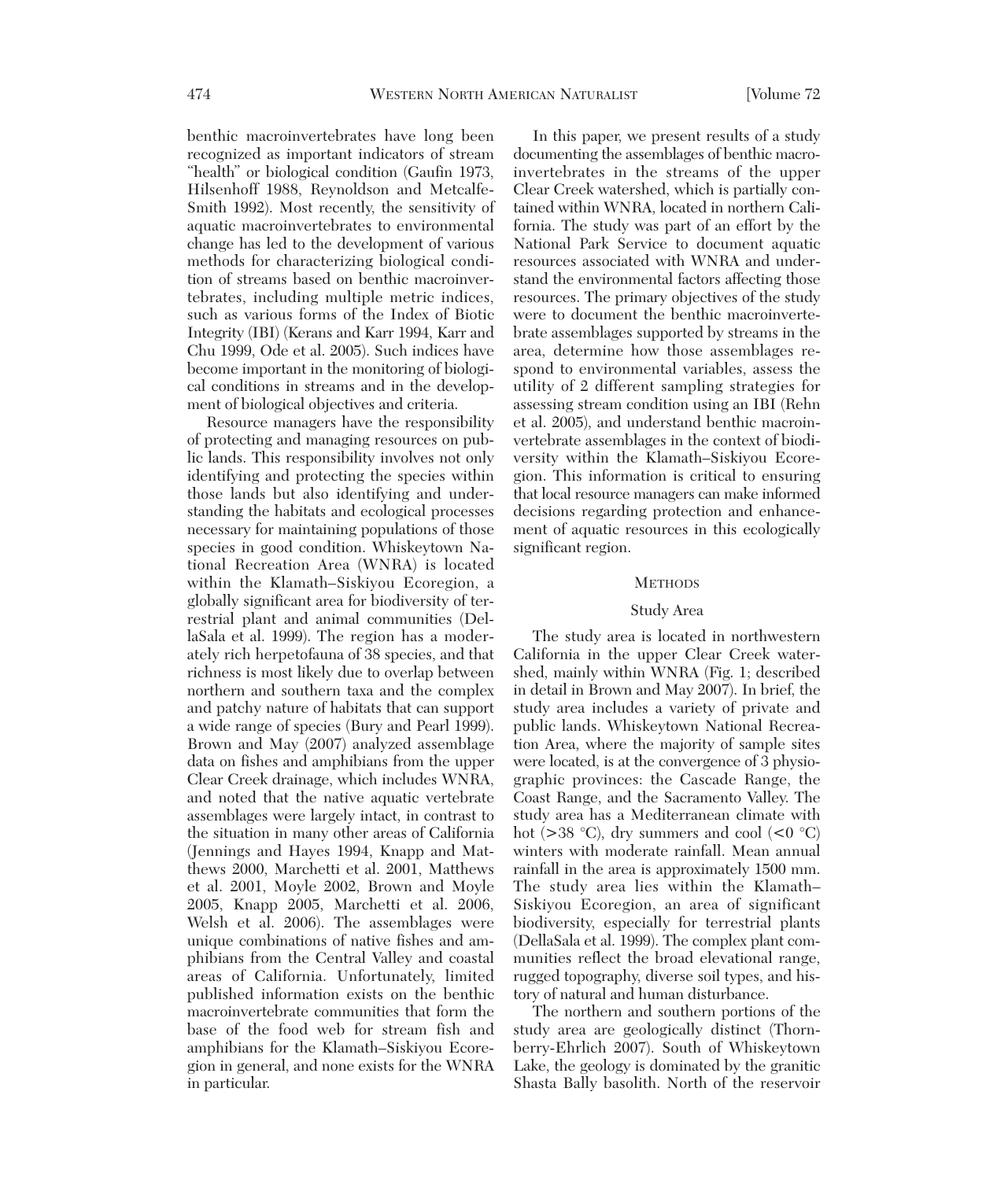

Fig. 1. Location of study sites within the upper Clear Creek watershed, California. Sites CL3, CN2, RT, and SC were sampled in only fall 2005. The other sites were sampled in fall 2004 and 2005. Symbols indicate the following groups:  $\triangle$ , southern streams, upper;  $\blacktriangle$ , southern streams, lower;  $\square$ , Clear Creek, upper;  $\blacksquare$ , Clear Creek, lower; O, northern streams.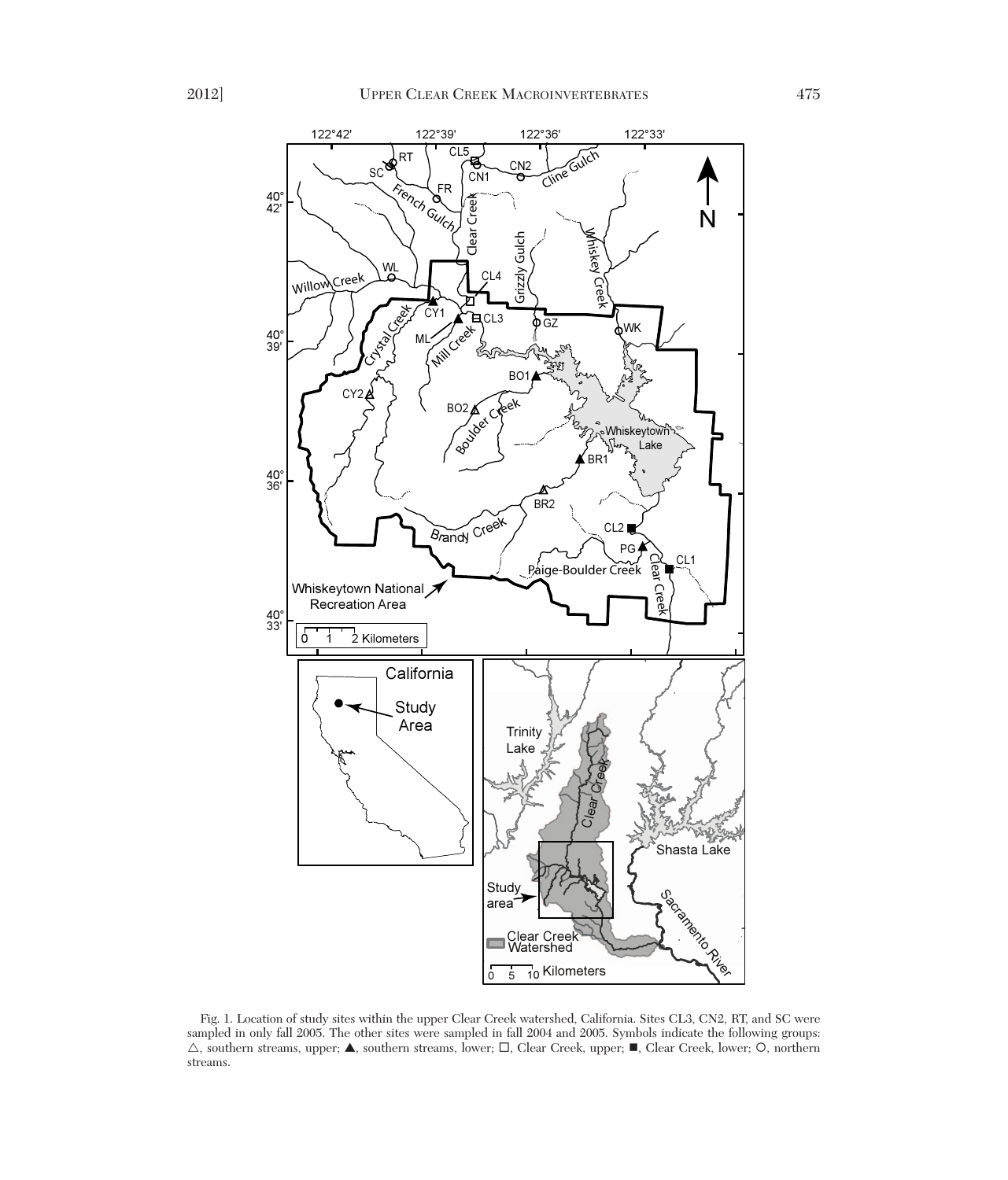and in the Willow Creek drainage, the geology is dominated by an older assemblage of quartzmica schists, felsic and mafic volcanic rocks, and conglomeratic and shaly sedimentary rocks that range in age from the Precambrian to the Mississippian (Thornberry-Ehrlich 2007). The geological formations in the northern area include large deposits of precious minerals, such as gold, copper, zinc, pyrite, and silver.

There is a long history of human disturbance in the Clear Creek watershed (Thornberry-Ehrlich 2007), particularly related to mining, timber harvest, and water management. Mining in the area has been active intermittently since 1848, including extraction of copper, zinc, pyrite, gold, and silver. Mercury was commonly used in gold processing during the early years. Mining activities left numerous dredge tailing piles, pits, tunnels, roads, and acid mine drainage, resulting in presently elevated levels of metals, including arsenic, chromium, copper, lead, mercury, and zinc, in sediments of some streams (Moore and Hughes 2003). Willow Creek is on the California 303d list of impaired waters for acid mine drainage, copper, and zinc, while Whiskeytown Lake is on the list for mercury in fish tissue (California State Water Resources Control Board 2010). Timber harvests in the watershed have left approximately 500 km of poorly constructed roads, making sedimentation from surface erosion and landslides a concern in the Clear Creek watershed.

Whiskeytown Lake is part of the federal Central Valley Project and stores water diverted from the Trinity River to the east. Water from Whiskeytown Lake is then diverted to a powerplant outside the Clear Creek watershed or released into lower Clear Creek, which flows into the Sacramento River, to support various human uses. Operation of the project began in 1963. The dam forming Whiskeytown Lake is the dividing line between the upper and lower drainage because of the effects of dam operations on the flow regime. Upstream of the dam, the flow regime is typical of California's Mediterranean climate, with high winter (rainfall) and spring (snowmelt) flows and low summer flows. Below the dam, winter and spring flows (December–June) are diminished due to reservoir storage, and summer and fall flows (July–November) are elevated due to release of stored water for downstream uses (USGS 2012). This pattern is typical of water supply reservoirs in the Sacramento River basin (Brown and Bauer 2010).

## Data Collection

We sampled 17 sites in the fall of 2004 and 2005, plus an additional 4 new sites in the fall of 2005 (Fig. 1). Sites sampled only in 2005 were CN2, RT, SC, and CL3 (Fig. 1). Sites were selected to represent all major habitats within perennial streams in the area. Brandy, Boulder, Crystal, Mill, and Paige-Boulder Creeks represented the southern granitic geology. Brandy, Boulder, and Crystal Creeks had both high- and low-elevation sites. The lower Clear Creek downstream of the reservoir are technically in the lower basin but were included to understand the effects of the altered flow regime on Clear Creek. The remaining streams were representative of perennial streams in the WNRA region with northern geology. Reach lengths established for sampling varied from 100 to 400 m (Table 1). Sites were sampled once per year in September.

The 2 sampling methods we compared were a targeted-riffle (TR) and a reach-wide (RW) method. Both methods were used at each site in both years. The TR method targets riffles, a species-rich microhabitat, and the RW method samples microhabitats in proportion to their natural abundance. We collected TR samples using methods similar to those of the California State Bioassessment Procedure (CSBP, Harrington 1999). The standard CSBP includes collection of 3 replicate kicknet samples (D-frame net with 500-micron mesh and width of 0.25 m) from each of 3 separate riffles. An area of about  $0.1 \text{ m}^2$  (1 ft<sup>2</sup>) in front of the net was disturbed for each kick sample (9 total kick samples =  $0.9 \text{ m}^2$ ). All individual kick samples were combined into a single composite sample. We collected RW quantitative multihabitat samples using methods similar to the EPA's Environmental Monitoring and Assessment Program (EMAP) (Peck et al. 2006). The sample was a composite of 11 kick samples (11 total kick samples  $= 1.1$  m<sup>2</sup>) with one sample taken at each of 11 equally spaced transects along the length of the stream reach at 0.25, 0.50, or 0.75 of the stream width. The same type of net was used as for the TR sample. Both TR and RW samples were sieved (0.5 mm), then preserved with 95% ethanol. The RW and TR samples were collected simultaneously by the same crew as the crew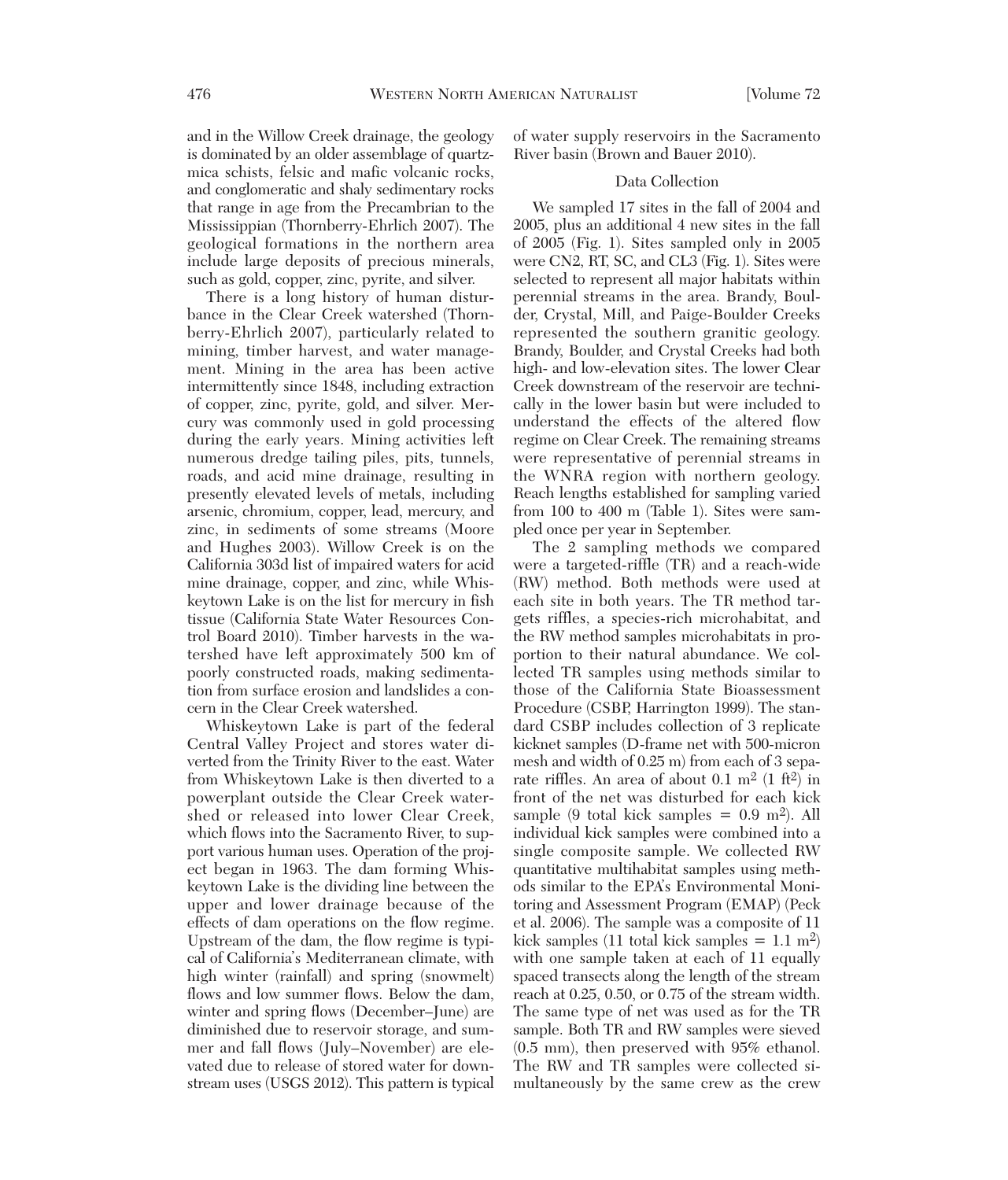| Variable                          | Southern<br><b>Streams</b><br>(upper) | Southern<br>streams<br>(lower) | Clear<br>Creek<br>(lower) | Clear<br>Creek<br>(upper) | Northern<br>streams |
|-----------------------------------|---------------------------------------|--------------------------------|---------------------------|---------------------------|---------------------|
| Reach length (m)                  | 100                                   | 150                            | 400                       | 400                       | 150a                |
| Number of samples <sup>b</sup>    | 6                                     | 10                             | $\overline{4}$            | $\overline{5}$            | 13                  |
| $E$ levation $(m)$                | 1915 (438)                            | 1238(161)                      | 917(28)                   | 1298 (87)                 | 1518 (229)          |
| Gradient $(\%)$                   | 10.1(0.8)                             | 3.4(0.8)                       | 0.5(0.2)                  | 0.5(0.2)                  | 3.5(2.7)            |
| Discharge $(m^3 \cdot s^{-1})$    | 0.066(0.051)                          | 0.068(0.802)                   | 4.239(1.180)              | 0.540(0.266)              | 0.048(0.049)        |
| Riffle $(\% )$                    | 61(3)                                 | 45(6)                          | 60(31)                    | 28(16)                    | 55(17)              |
| Width (m)                         | 4.1(1.2)                              | 5.0(2.2)                       | 12.5(2.3)                 | 12.3(2.7)                 | 3.4(1.0)            |
|                                   | $23 - 37\%$                           | 17-44%                         | $13 - 22%$                | $20 - 24%$                | $13 - 52%$          |
| Open canopy (degrees)             | 23(19)                                | 35(21)                         | 95(10)                    | 98(13)                    | 50(26)              |
|                                   | 22-190%                               | $0 - 126%$                     | $9 - 27%$                 | $11 - 31\%$               | $15 - 166\%$        |
| Riparian shade $(\%)$             | 89 (10)                               | 80(15)                         | 67(18)                    | 72(26)                    | 86 (10)             |
|                                   | $1 - 81\%$                            | $3 - 43%$                      | 24-79%                    | $7 - 70%$                 | $4 - 36\%$          |
| Depth $(m)$                       | 0.17(0.03)                            | 0.21(0.10)                     | 0.72(0.03)                | 0.44(0.06)                | 0.15(0.03)          |
|                                   | $69 - 95%$                            | 64-96%                         | 25-34%                    | 56-90%                    | 44-99%              |
| Water velocity $(m \cdot s^{-1})$ | 0.16(0.07)                            | 0.13(0.07)                     | 0.83(0.12)                | 0.22(0.09)                | 0.14(0.06)          |
|                                   | $112 - 147%$                          | 70-377%                        | $35 - 55%$                | 70-95%                    | 76-290%             |
| Dominant substrate <sup>c</sup>   | 7.3(0.5)                              | 6.4(1.0)                       | 5.7(0.4)                  | 5.9(0.4)                  | 5.9(0.6)            |
|                                   | 27-49%                                | 27-63%                         | 44-59%                    | $37 - 46%$                | $22 - 52%$          |

TABLE 1. Sample reach lengths, elevations, and means (SD in parentheses) for selected habitat characteristics of groups of sites sampled in the upper Clear Creek watershed, California, in fall 2004 and 2005. Range of the coefficient of variation (%) is given for selected variables. See Fig. 1 for sites included in each group.

aThe reach at Scorpion Gulch was 100 m long.

bElevation and gradient were only measured in 2004 for sites sampled in 2004 and 2005. Adjusted sample sizes for the groups are 3, 4, 2, 3, and 8, respectively. "Substrate categories: 1, smooth bedrock, concrete, hardpan; 2, silt, mud, or detritus; 3, sand (>0.063–2 mm); 4, fine/medium gravel (>2–16 mm); 5, coarse<br>gravel (>16–32 mm); 6, very coarse gravel (>32–64 mm); 7, small cob boulder, irregular bedrock, irregular hardpan, or irregular artificial surface (Fitzpatrick et al. 1998).

moved upstream through the study reach. Care was taken to not overlap areas where individual kick samples were taken.

Composite macroinvertebrate samples from both sampling methods were analyzed at the California Department of Fish and Game Aquatic Biological Assessment Laboratory (Chico, CA) or Rhithron Associates, Inc. (Missoula, MT). Processing was based on EPA-approved methods using a 500-organism count. Briefly, the sample is spread out in a gridded sampling pan and organisms in randomly selected grid cells are identified and counted. Grid cells are sampled until 500 organisms are counted and identified. Organisms were classified to the lowest practical taxon, usually genus for wellknown groups or some higher taxonomic designation for some of the lesser-known or difficult-to-identify taxa. Macroinvertebrate counts were converted to proportional abundance for statistical analysis.

We characterized habitat for each site according to Fitzpatrick et al. (1998). In short, we characterized habitat at each of the same 11 equally spaced transects used for the macroinvertebrate sampling. The transects were oriented perpendicular to stream flow. At each transect, we measured wetted channel width

(m) with a fiberglass tape. Using a clinometer, we measured the arc of open sky  $(0^{\circ}$  to  $180^{\circ})$ above the middle of the stream (open canopy). We measured streamside shading using a densitometer (% canopy cover) at the left and right banks (riparian shading). At 3 points on each transect (maximum depth and 2 additional points approximating 0.25, 0.50, or 0.75 of the stream width), we measured stream depth (m, calibrated wading rod) and water velocity  $(m \cdot s^{-1})$ , Marsh-McBirney Flo-mate 2000 electronic flow meter) and characterized the dominant substrate size (see Table 1 for substrate categories). Substrate was characterized visually with the aid of a ruler. We measured reach length and change in elevation using a surveying level and rod and then calculated stream gradient (%) using the following expression:  $(100 \times \text{change in elevation})$ across reach)  $\div$  reach length. We visually estimated percentage area of riffle, run, and pool in the reach. Elevation of stream sites (m above sea level) was determined from topographical maps.

Water samples (2 L) were collected using a midstream grab method (Shelton 1994). One replicate sample and one equipment blank were collected during each year of the study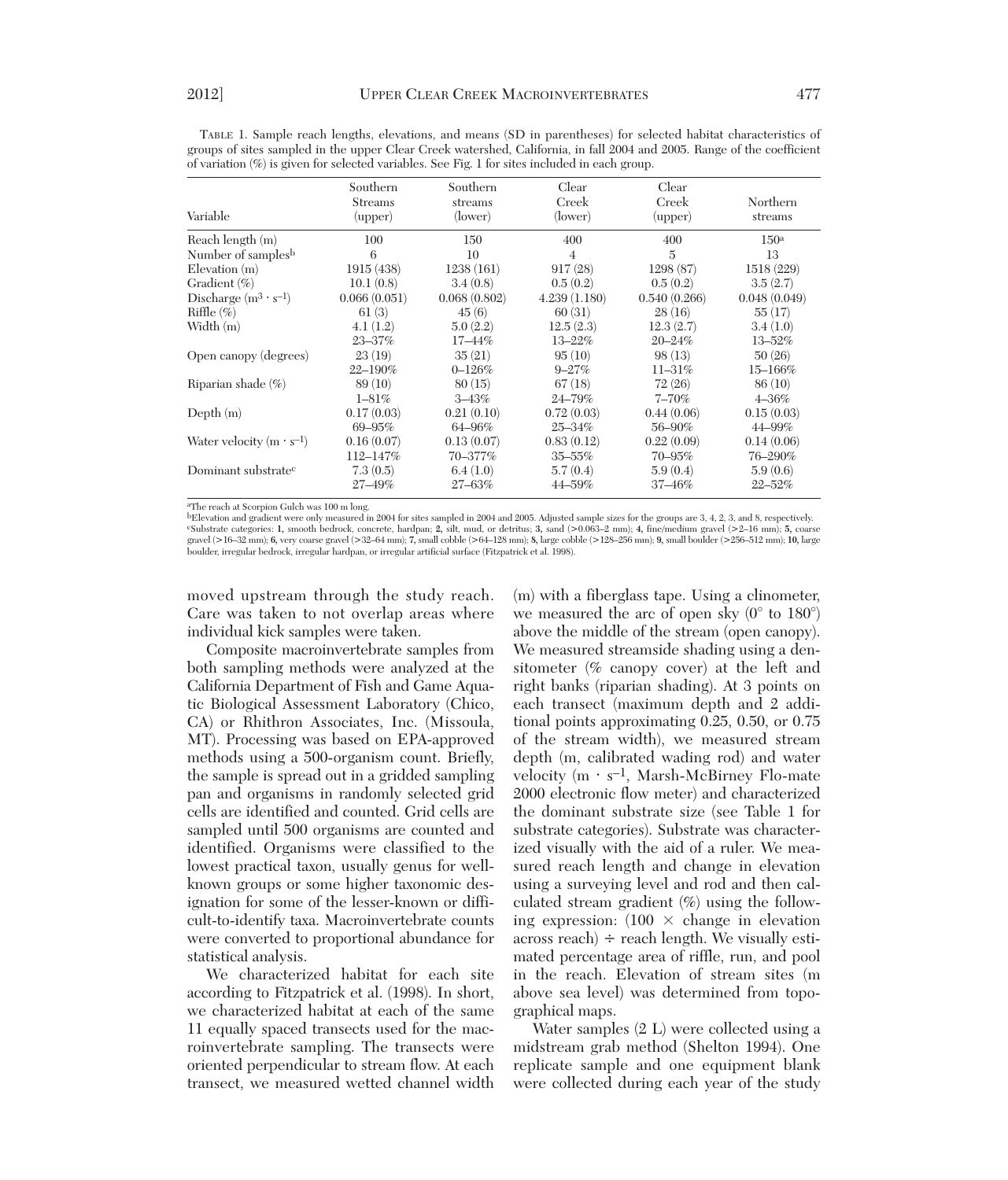period. Samples were analyzed for major ions (calcium, chloride, fluoride, iron, manganese, potassium, sodium, and sulfate) and trace metals (arsenic, barium, copper, manganese, selenium, and strontium) at the U.S. Geological Survey's National Water Quality Laboratory in Denver (NWQL), Colorado, or at the Murdock Environmental Geochemistry Laboratory at the University of Montana. At the NWQL, major ions were determined from filtered water samples using the methods of Hoffman et al. (1996), Garbarino and Struzeski (1998), and Fishman and Friedman (1989). Trace metals were also determined from filtered samples using the methods of Garbarino et al. (2006), Garbarino (1999), and Fishman and Friedman (1989). Samples analyzed for major ions and trace metals at the University of Montana's Environmental Biogeochemistry Laboratory utilized similar methods of analysis (USEPA Method 300.0; USEPA Method 6020). We compared our results to the "criterion continuous concentrations" (CCCs). A CCC is an estimate of the highest concentration of a material in surface water to which an aquatic community can be exposed indefinitely without an unacceptable effect, to determine if the observed concentrations could be affecting benthic macroinvertebrates (http://water.epa .gov/scitech/swguidance/standards/criteria/cur rent/index.cfm#altable).

Bed sediment samples were collected for metals (arsenic, chromium, copper, lead, mercury, and zinc) analysis using methods de scribed by Moore (2002) and Moore and Hughes (2003). Generally, one composite sample was collected per site. A composite sample consisted of sediment from 5–10 locations within the study reach. An effort was made to collect at locations spread throughout the reach, but fine sediments were not always available in equally spaced patches. Samples of fine-grain sediments were collected using a plastic spoon and were sieved through a 63 μm mesh nylon-sieve cloth directly into a sample jar. Sample collection and processing equipment were cleaned between each sampling site using methods described by Shelton and Capel (1994). At selected sites, composite samples were collected in triplicate to gauge variability of chemical concentrations. Samples were placed on dry ice and frozen prior to shipment to the Murdock Environmental Geochemistry Laboratory at the University of

Montana for chemical analyses. Samples were analyzed after a partial acid digestion to represent the portion of metals biologically available for uptake by organisms. Digested samples were analyzed for selected elements, including arsenic, chromium, copper, lead, and zinc, using Inductively Coupled Argon Plasma – Emission Spectroscopy (USEPA Method 200.7). Mercury was analyzed using Atomic Fluorescence Spectrometry (USEPA Method 245.7). We compared our results to consensus-based sediment quality guidelines for freshwater ecosystems (MacDonald et al. 2000) to determine if the observed concentrations could be affecting benthic macroinvertebrates. We compared both threshold effects concentration (TEC) and probable effects concentration (PEC). The TEC is intended to identify contaminant concentrations below which harmful effects on sediment-dwelling organisms are not expected. The PEC is intended to identify contaminant concentrations above which harmful effects on sediment-dwelling organisms are expected to occur frequently.

### Data Analysis

We assessed patterns in benthic assemblage species composition using PRIMER v.6 software (Clarke and Gorley 2006). Benthic macroinvertebrate proportional abundance data were first square-root transformed to reduce the influence of abundant species. We then calculated a matrix of similarities among sites based on the Bray–Curtis similarity coefficient. We used these similarities for subsequent analyses. All analyses were conducted separately on TR and RW samples.

We first conducted a cluster analysis to identify samples that were similar to each other. We used the routine CLUSTER to conduct simple agglomerative, hierarchical clustering on the resemblance matrix, using the group-average option. We used SIMPROF to assess the statistical significance of the clusters. SIMPROF conducts permutation tests at each node of the cluster dendrogram to determine if the groups are statistically different (*P*  $\leq$  0.05). Cluster membership was used to define groups for subsequent data interpretation.

We then conducted nonmetric multidimensional scaling (NMS) (Kruskal 1964a, 1964b, Mather 1976, McCune and Grace 2002, Clarke and Gorley 2006) to identify gradients in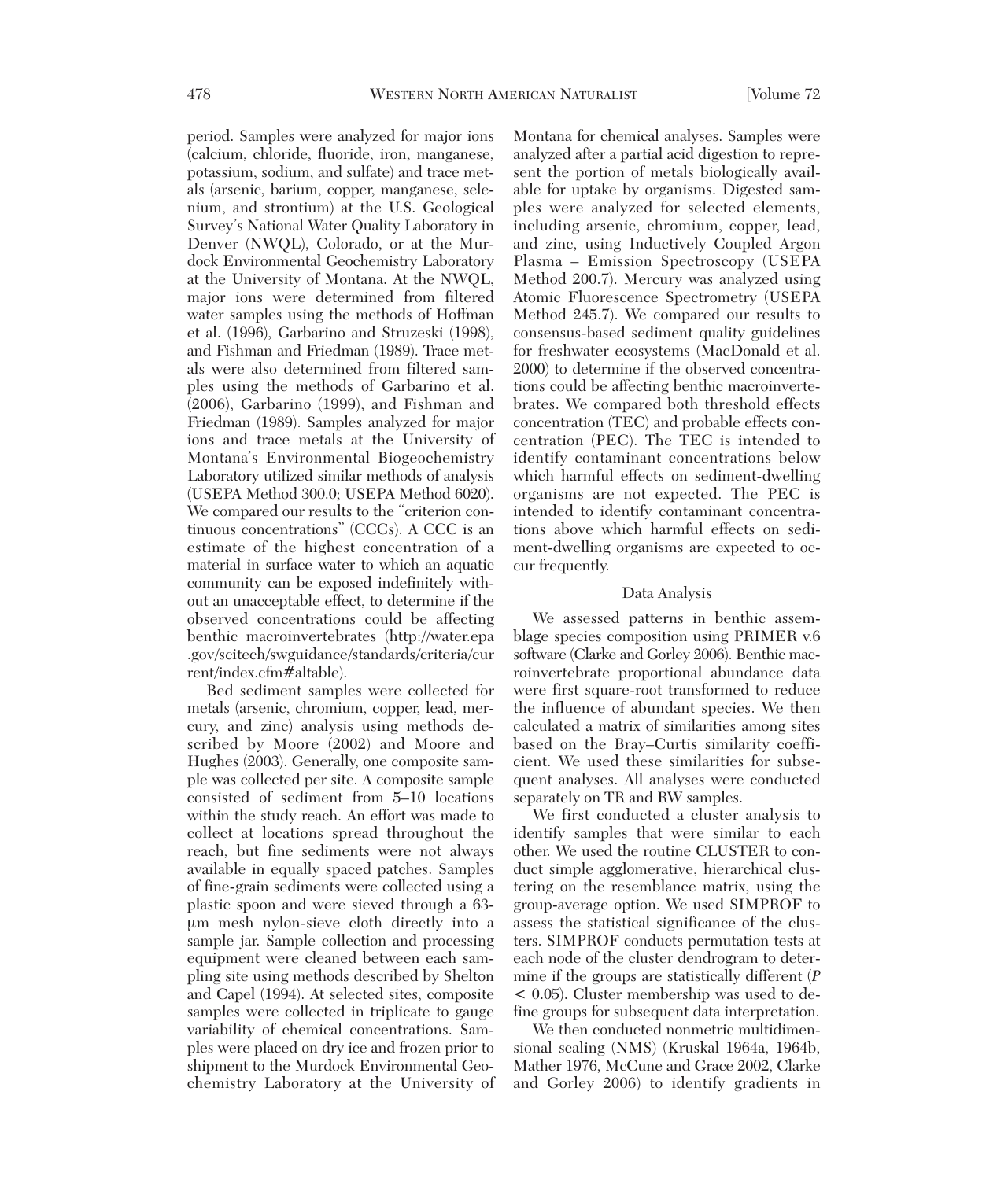species composition. NMS is an ordination technique similar in concept to other ordination techniques, such as principal components analysis or correspondence analysis. The "fit" of the ordination is assessed by the stress value. Conceptually, stress compares the original similarities between samples calculated from the full data matrix with the similarities calculated between samples in the lower dimension ordination space. Stress of  $\leq 0.20$  indicates that the lower dimension ordination successfully reproduces the patterns present in the higher dimension ordination space with minimal distortion (Clarke and Gorley 2006).

To better understand the distribution of samples and clusters in the NMS ordination space, we used the routine SIMPER and Spearman's rank correlation to identify the genera that were most responsible for high similarities within clusters and to identify the genera most responsible for high dissimilarities between clusters. Within groups, we considered genera responsible for 5% or more of the similarity within groups as possibly important. Between groups, we considered taxa responsible for 5% or more of the dissimilarity between groups as possibly important. We then correlated the abundances of these genera to NMS scores using Spearman's rank correlation  $(r<sub>s</sub>)$  to determine the genera with close associations with NMS axes.

We used principal components analysis (PCA) to identify environmental gradients in habitat, water quality, and sediment quality that could potentially affect species distribution. A PCA analysis constructs independent (orthogonal) PCA axes that represent linear combinations of the original variables. We analyzed mean and coefficient of variation for transect-based habitat variables with multiple measurements per site. Water quality and sediment quality analyses included only major ions or metals detected at >50% of the sites. For the sediment quality analysis, we calculated the mean of the triplicate samples, where taken. We examined normal probability plots and transformed data as needed to improve normality and homogeneity of variance. Only PCA axes with eigenvalues  $>1$  (Kaiser–Guttman criterion—Legendre and Legendre 1998) and explaining more than 10% of the variance were retained for interpretation and subsequent analyses.

We used the BEST procedure in PRIMER (Clarke and Gorley 2006) to identify relations

of aquatic macroinvertebrate assemblages with habitat variables. BEST relates the patterns in assemblage composition summarized by NMS to an optimum set of environmental gradients (PCA axes). BEST is a multivariate permutation test that compares a matrix of Euclidean distances calculated from environmental measurements with the macroinvertebrate Bray–Curtis similarity matrix. A high correlation indicates a strong association of the species assemblage with the measured environmental variables. This analysis proceeds in a stepwise manner and tests all combinations of environmental variables to determine the best model. We conducted 1000 permutations of the procedure and selected the model with the highest Spearman's rank correlation and the fewest number of variables as the "best" model.

To assess stream biological condition in the upper Clear Creek drainage, we calculated IBI scores for each site using the Northern California IBI (Rehn et al. 2005). The metrics included in the IBI are the number of EPT (Ephemeropters, Trichoptera, and Plecoptera) taxa, number of Diptera taxa, % intolerant individuals, % non-gastropod scrapers, % predator taxa, % shredder taxa, and % non-Insecta taxa. Metric scores were calculated by Andrew Rehn (California Department of Fish and Game) from the raw count data using a standard spreadsheet for calculation of IBI scores for the State of California. IBI scores were calculated for both TR and RW samples. The IBI scoring range is divided into 5 equal categories as follows:  $0-20 =$  "very poor,"  $21-40 = \text{``poor'' } 41-60 = \text{``fair'' } 61-80 =$ "good," and  $81-100 =$  "very good." We then calculated correlations between the 2 scores. For sites sampled in both years, we also compared scores from the TR and RW with a paired *t* test and compared between years within each sample type using a paired *t* test.

## **RESULTS**

We collected a total of 236 genera of benthic macroinvertebrates. In the TR samples, 155 genera were collected in 2004 and 153 genera were collected in 2005. In the RW samples, 194 genera were collected in 2004 and 176 genera were collected in 2005. Thus, slightly fewer genera were collected in the TR samples than were collected in the RW samples.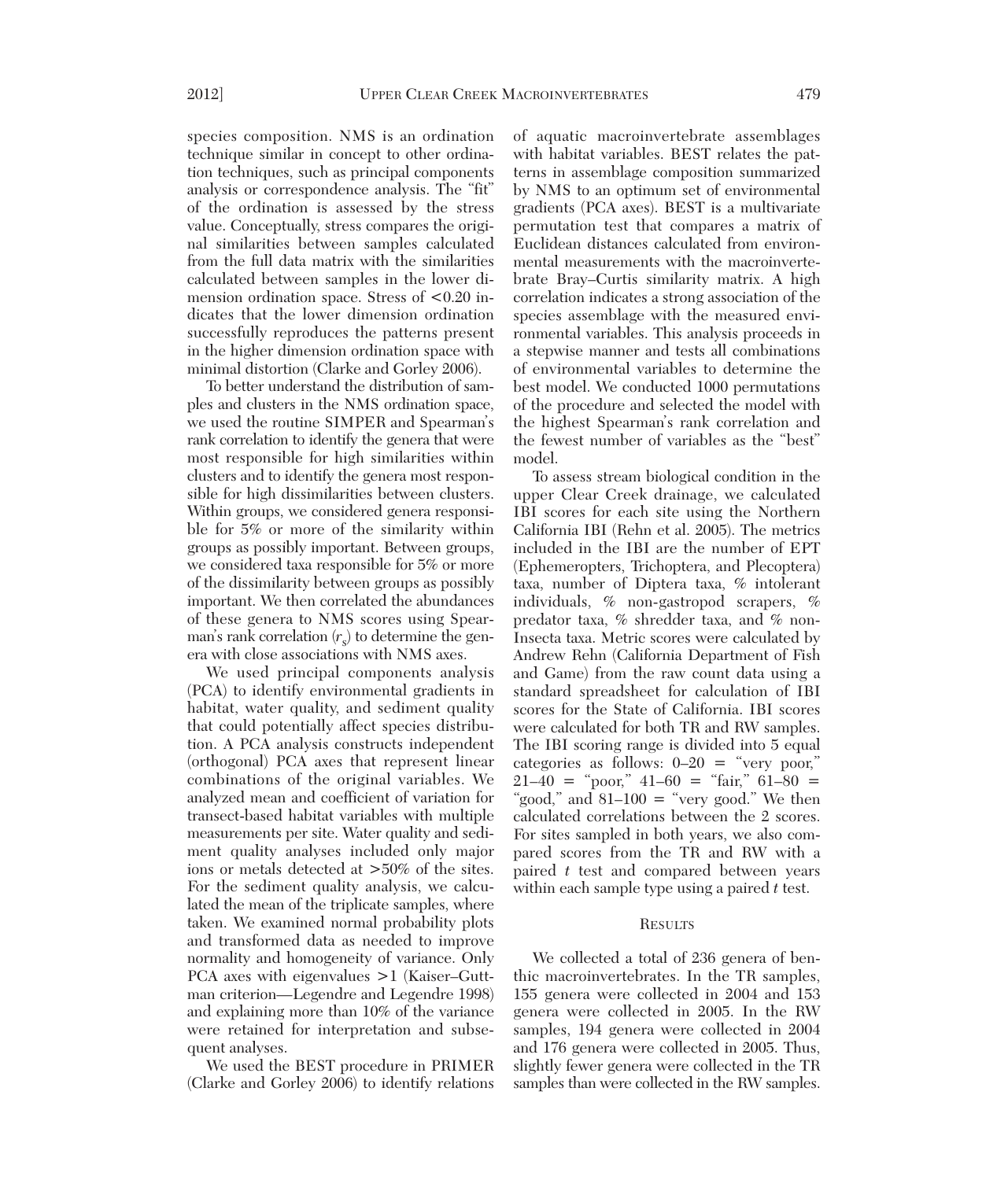Taxa richness of benthic macroinvertebrates ranged from 38 to 63 genera per site for the TR samples and from 41 to 68 genera per site for the RW samples. Taxa richness of both TR and RW macroinvertbrate assemblages were dominated by Ephemeroptera, Plecoptera, Trichoptera, and Diptera (primarily Chironomidae; Table 2). Coleoptera were also common in both sample types (Table 2).

Two dimensional ordinations gave similar and acceptable stress values for both sample types (TR samples, stress  $= 0.17$ ; RW samples, stress = 0.18). The cluster analyses and ordinations of benthic macroinvertebrate samples gave very similar results for TR and RW samples. There were 10 statistically different site clusters in the TR data (Fig. 2) and 9 in the RW data (Fig. 3). There were 6 samples from 5 TR sites (Fig. 2) and 5 samples from 3 RW sites (Fig. 3) that did not cluster with any other site. For both sample types, the Clear Creek samples from below the dam clustered separately from the samples from upstream of the reservoir. The samples from the upper elevation sites (1570–2408 m) of Boulder Creek, Crystal Creek, and Brandy Creek tended to be located together in the same area of the plot. Samples from the lower-elevation sites (1284– 1350 m) on those streams and the other lowelevation sites were generally located in the middle area of the plots (Figs. 2, 3).

There were 60 genera considered common in the study (Table 2). A genus was considered common if it occurred in more than half of the samples in one year in one of the sample types. The SIMPER analysis identified 16 genera that accounted for more than 5% of the similarities and dissimilarities between RW clusters and 22 genera for TR clusters (Table 2). Twelve of these genera were common to both sample types (Table 2). Based on correlations of absolute value 0.5 or greater (*P* < 0.01 for all), NMS axis 1 from both sample types indicated a major gradient extending from samples dominated by *Micropsectra* (Diptera) and *Baetis* (Ephemeroptera) at negative values of NMS axis 1 to samples dominated by *Torrenticola* (Trombidiformes) and *Helicopsyche* (Trichoptera) at positive values of NMS axis 1 (Figs. 2, 3). For the RW samples, *Zapada* (Plecoptera) were also abundant at negative values of NMS axis 1. For the TR samples, higher abundances of *Zaitzevia* (Coleoptera) were associated with positive values of NMS axis 1.

|                                                                 |                                               |                                     |                     | Reach-wide            |                             |                     |                             | Targeted-riffle              |                   |
|-----------------------------------------------------------------|-----------------------------------------------|-------------------------------------|---------------------|-----------------------|-----------------------------|---------------------|-----------------------------|------------------------------|-------------------|
|                                                                 |                                               | 2004                                |                     | 2005                  |                             | 2004                |                             | 2005                         |                   |
| Class/order/family                                              | Genus                                         | $(n=17)$<br>$_{\rm Count}$          | Max.<br>$(\%)$      | $(n = 21)$<br>Count   | Max.<br>$(\%)$              | $(n = 17)$<br>Count | Max.<br>$(\%)$              | $(n = 21)$<br>$_{\rm Count}$ | Max.<br>$(\%)$    |
| Hoplonemertea<br>Enopla                                         |                                               |                                     |                     |                       |                             |                     |                             |                              |                   |
| Hertastemmatidae<br>Gastropoda                                  | Prostoma sp.                                  | $\overline{10}$                     | 2.3                 |                       | 0.0                         | S                   | 1.8                         | 0                            | 0.0               |
| Pleuroceridae<br>Neotaenioglossa<br>Arachnida                   | Juga sp.                                      | ∝                                   | 72                  | $\overline{12}$       | 13.4                        | ∞                   | 12.5                        | $\overline{2}$               | 16.6              |
| Hydryphantidae<br>Hygrobatidae<br>Lebertiidae<br>Trombidiformes | Hygrobates sp.<br>Lebertia sp.<br>Protzia sp. | t<br>$\mathbb{C}$<br>$\mathbf{L}^3$ | $4.7$<br>0.4<br>3.4 | $\overline{14}$<br>15 | 0.6<br>5.4<br>$\frac{1}{2}$ | ∞<br>15             | 0.9<br>6.6<br>$\frac{1}{4}$ | t<br>ာ                       | 2.6<br>0.7<br>4.9 |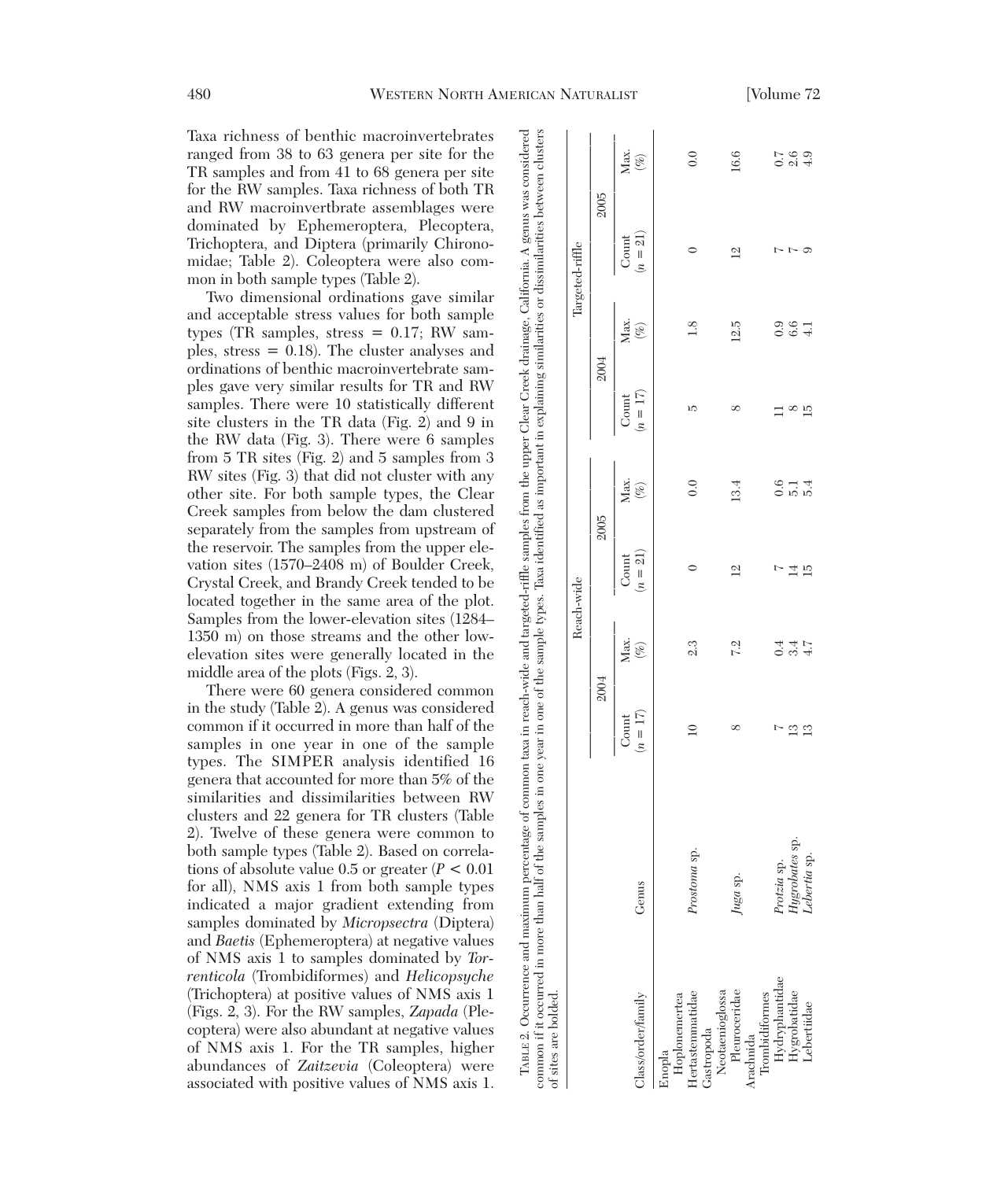|                                  |                                                                                                                                                                                             |                        |                    | Reach-wide              |                                                                                                                           |                                                 |                                       | Targeted-riffle                                                                     |                                                                                                                   |
|----------------------------------|---------------------------------------------------------------------------------------------------------------------------------------------------------------------------------------------|------------------------|--------------------|-------------------------|---------------------------------------------------------------------------------------------------------------------------|-------------------------------------------------|---------------------------------------|-------------------------------------------------------------------------------------|-------------------------------------------------------------------------------------------------------------------|
|                                  |                                                                                                                                                                                             | 2004                   |                    | 2005                    |                                                                                                                           |                                                 | 2004                                  | 2005                                                                                |                                                                                                                   |
| Class/order/family               | Genus                                                                                                                                                                                       | $(n = 17)$<br>Count    | Max.<br>$(\%)$     | $n = 21$<br>Count       | Max.<br>$(\%)$                                                                                                            | $(n = 17)$<br>Count                             | Max.<br>$\overset{\sim}{\mathcal{O}}$ | $(n = 21)$<br>Count                                                                 | Max.<br>$\left(\begin{smallmatrix} \varnothing \cr \varnothing \cr \end{smallmatrix}\right)$                      |
| Torrenticolidae<br>Sperchontidae | Torrenticola sp.<br>Sperchon sp.                                                                                                                                                            | $\frac{5}{10}$         | $\frac{5.8}{2.1}$  | $\frac{1}{2}$           | $\frac{1}{7.6}$                                                                                                           | $\Xi$ $\Xi$                                     | $\frac{5.1}{1.3}$                     | $\frac{15}{16}$                                                                     | $\frac{2}{5.7}$                                                                                                   |
| Coleoptera<br>Insecta            |                                                                                                                                                                                             |                        |                    |                         |                                                                                                                           |                                                 |                                       |                                                                                     |                                                                                                                   |
| Elmidae                          | Ampumixis sp.                                                                                                                                                                               |                        |                    |                         |                                                                                                                           |                                                 |                                       | 의                                                                                   |                                                                                                                   |
|                                  | Optioservus sp.                                                                                                                                                                             |                        |                    |                         |                                                                                                                           |                                                 |                                       | ≌                                                                                   |                                                                                                                   |
|                                  | Ordobrevia sp.                                                                                                                                                                              | 了辺口辺ちの3                | 32878991           | 572                     | $3.85$<br>$4.85$                                                                                                          | ∞ ¤⊐                                            | 39.997790                             | ≌                                                                                   | $\begin{array}{ccc}\n1. & n. & q. 1 & q. & q. \\ 1. & n. & q. 1 & q. & q. \\ 1. & q. & q. & q. & q.\n\end{array}$ |
|                                  | Zaitzevia sp.                                                                                                                                                                               |                        |                    |                         |                                                                                                                           |                                                 |                                       | E                                                                                   |                                                                                                                   |
| Hydraenidae                      | Hydraena sp.                                                                                                                                                                                |                        |                    | က                       |                                                                                                                           |                                                 |                                       | က                                                                                   |                                                                                                                   |
| Psephenidae                      | Eubrianax sp.                                                                                                                                                                               |                        |                    |                         | $31.89$<br>$-1.53$                                                                                                        | 222                                             |                                       | చ                                                                                   |                                                                                                                   |
|                                  | Psephenus sp.                                                                                                                                                                               |                        |                    | J.                      |                                                                                                                           |                                                 |                                       | A                                                                                   |                                                                                                                   |
| Diptera                          |                                                                                                                                                                                             |                        |                    |                         |                                                                                                                           |                                                 |                                       |                                                                                     |                                                                                                                   |
| Chironomidae                     | Brillia sp.                                                                                                                                                                                 |                        |                    | $\overline{10}$         |                                                                                                                           |                                                 |                                       | $\Xi$                                                                               |                                                                                                                   |
|                                  | Corynoneura sp.                                                                                                                                                                             |                        |                    |                         |                                                                                                                           |                                                 |                                       |                                                                                     |                                                                                                                   |
|                                  | Cricotopus sp.                                                                                                                                                                              |                        |                    | 6 辽区了辽辽辽卫边坞专辽的边辽运边的第三   | c i o di e o di a pi pi 4 in 4 in 1 in 6 in 6 in 5 in 6 o<br>c i o di e o di a pi 4 o L 4 in 4 in 1 in 6 in 6 in 5 in 6 o |                                                 |                                       | 12 12 12 12 12 12 12 12 13 14 15 16 17 18 18 19 19 10 11 12 13 14 15 16 17 18 19 10 |                                                                                                                   |
|                                  | Eukiefferiella sp.                                                                                                                                                                          |                        |                    |                         |                                                                                                                           |                                                 |                                       |                                                                                     |                                                                                                                   |
|                                  | Heleniella sp.                                                                                                                                                                              |                        |                    |                         |                                                                                                                           |                                                 |                                       |                                                                                     |                                                                                                                   |
|                                  | Micropsectra sp.                                                                                                                                                                            |                        |                    |                         |                                                                                                                           |                                                 |                                       |                                                                                     |                                                                                                                   |
|                                  | Microtendipes sp.                                                                                                                                                                           |                        |                    |                         |                                                                                                                           |                                                 |                                       |                                                                                     |                                                                                                                   |
|                                  | Orthocladius sp.                                                                                                                                                                            |                        |                    |                         |                                                                                                                           |                                                 |                                       |                                                                                     |                                                                                                                   |
|                                  | Paramerina sp.                                                                                                                                                                              |                        |                    |                         |                                                                                                                           |                                                 |                                       |                                                                                     |                                                                                                                   |
|                                  | Parametriocnemus sp                                                                                                                                                                         |                        |                    |                         |                                                                                                                           |                                                 |                                       |                                                                                     |                                                                                                                   |
|                                  |                                                                                                                                                                                             |                        |                    |                         |                                                                                                                           |                                                 |                                       |                                                                                     |                                                                                                                   |
|                                  | Pentaneura <sub>2)</sub> .<br><b>Phaenopsectra sp.</b><br><sup>Ail</sup> um sp.                                                                                                             |                        |                    |                         |                                                                                                                           |                                                 |                                       |                                                                                     |                                                                                                                   |
|                                  |                                                                                                                                                                                             |                        |                    |                         |                                                                                                                           |                                                 |                                       |                                                                                     |                                                                                                                   |
|                                  | $\begin{minipage}{0.9\linewidth} \textbf{\textit{Rheotany}dairus sp.} \\ \textbf{\textit{Stempelling}} & \textbf{\textit{M}} & \textbf{\textit{S}} & \textbf{\textit{S}} \\ \end{minipage}$ |                        |                    |                         |                                                                                                                           |                                                 |                                       |                                                                                     |                                                                                                                   |
|                                  |                                                                                                                                                                                             |                        |                    |                         |                                                                                                                           |                                                 |                                       |                                                                                     |                                                                                                                   |
|                                  | Tanytarsus sp.                                                                                                                                                                              |                        |                    |                         |                                                                                                                           |                                                 |                                       |                                                                                     |                                                                                                                   |
|                                  | Thienemannimyia sp                                                                                                                                                                          |                        |                    |                         |                                                                                                                           |                                                 |                                       |                                                                                     |                                                                                                                   |
|                                  | Tvetenia sp.                                                                                                                                                                                |                        |                    |                         |                                                                                                                           |                                                 |                                       |                                                                                     |                                                                                                                   |
| Simuliidae                       | Simulium sp.                                                                                                                                                                                |                        |                    |                         |                                                                                                                           | $\circ$ $\circ$ $\circ$ $\circ$ $\circ$ $\circ$ |                                       |                                                                                     |                                                                                                                   |
| Tipulidae                        | Antocha sp.                                                                                                                                                                                 | $\overline{n} \circ 5$ |                    |                         |                                                                                                                           |                                                 |                                       |                                                                                     |                                                                                                                   |
|                                  | Hexatoma sp.                                                                                                                                                                                |                        |                    |                         |                                                                                                                           |                                                 |                                       |                                                                                     |                                                                                                                   |
| Ephemeroptera                    |                                                                                                                                                                                             |                        |                    |                         |                                                                                                                           |                                                 |                                       |                                                                                     |                                                                                                                   |
| Baetidae                         | Baetis sp.                                                                                                                                                                                  | $16 \overline{15}$     | $\frac{18.5}{9.5}$ | $\overline{\mathbf{z}}$ | $\frac{25.0}{0.6}$                                                                                                        | ≌                                               | $35.0$<br>0.9                         | ন্ন                                                                                 | 24.2                                                                                                              |
|                                  | Centroptilum sp.                                                                                                                                                                            |                        |                    |                         |                                                                                                                           |                                                 |                                       |                                                                                     |                                                                                                                   |

TABLE 2. Continued.

 $\rm TAELE$  2. Continued.

# 2012] UPPER CLEAR CREEK MACROINVERTEBRATES 481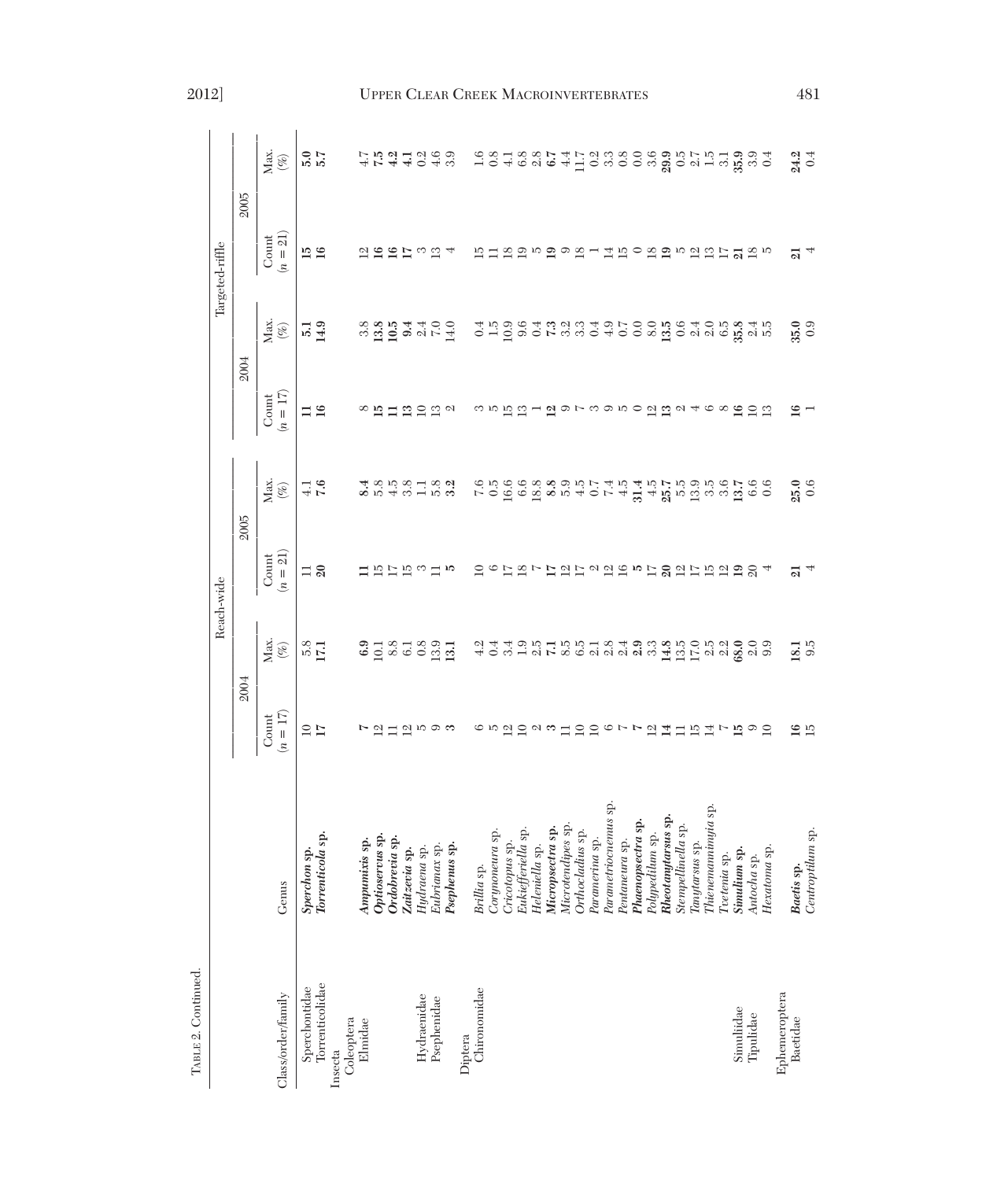|                              |                                                                                   |                     |                                | Reach-wide          |                                                      |                     |                | Targeted-riffle     |                                   |
|------------------------------|-----------------------------------------------------------------------------------|---------------------|--------------------------------|---------------------|------------------------------------------------------|---------------------|----------------|---------------------|-----------------------------------|
|                              |                                                                                   | <b>2004</b>         |                                | 2005                |                                                      | 2004                |                |                     | 2005                              |
| Class/order/family           | Genus                                                                             | $(n = 17)$<br>Count | Max.<br>$(\%)$                 | $(n = 21)$<br>Count | Max.<br>$(\%)$                                       | $(n = 17)$<br>Count | Max.<br>$(\%)$ | $(n = 21)$<br>Count | Max.<br>$(\%)$                    |
|                              | Diphetor sp.                                                                      | ⊴                   |                                | ⋍                   | 5.8                                                  |                     |                | ⋍                   |                                   |
| Ephemerellidae               | Caudatella sp.                                                                    |                     | $rac{3}{8}$                    |                     |                                                      | ro                  | 1.9040423      | JO                  |                                   |
|                              | Drunella sp.                                                                      | ၐ၊ၒ                 |                                | ≌                   | $2.8$<br>7.2                                         |                     |                |                     |                                   |
|                              | Ephemerella sp.                                                                   |                     |                                | S                   | 8.9                                                  |                     |                |                     |                                   |
| Heptageniidae                | Epeorus sp.                                                                       | $\circ$             | 8999991                        |                     | 0.8                                                  | ŗ.                  |                | ⊴                   |                                   |
|                              | Ironodes sp.                                                                      |                     |                                | ⊡                   | 3.4                                                  |                     |                |                     |                                   |
|                              | Rhithrogena sp.                                                                   |                     |                                | ≌                   | čg                                                   |                     |                |                     |                                   |
| Leptophlebiidae              | Paraleptophlebia sp                                                               |                     |                                |                     | 7.6                                                  |                     | 6.4            |                     |                                   |
|                              |                                                                                   |                     |                                |                     |                                                      |                     |                |                     |                                   |
| Odonata<br>Gomphidae         | sp.<br>Octogomphus                                                                | $\supseteq$         | 1.3                            | ొ                   | 0.7                                                  | w                   | 0.9            | C/                  | 0.2                               |
|                              |                                                                                   |                     |                                |                     |                                                      |                     |                |                     |                                   |
| Plecoptera<br>Chloroperlidae | $Sweltsa$ sp.                                                                     | $\overline{\omega}$ |                                | 4                   |                                                      | ≌                   | 10.5           | $\mathbf{e}$        |                                   |
| Nemouridae                   | Malenka sp.                                                                       |                     |                                | <b>12 R</b>         | 21<br>41<br>41<br>7                                  | ヹ                   | 6.8            | 51                  |                                   |
|                              | Zapada sp.                                                                        |                     |                                |                     |                                                      |                     |                | $\overline{a}$      |                                   |
| Perlidae                     | Calineuria sp.                                                                    |                     | 는 <b>응 영</b><br>국 여 <u>여</u> 여 | E                   | 0.9                                                  | ⋣                   | 3.9            | $^{8}$              | $18.7$<br>$4.6$<br>$4.3$<br>$4.3$ |
| Trichoptera                  |                                                                                   |                     |                                |                     |                                                      |                     |                |                     |                                   |
| Brachycentridae              |                                                                                   | $^{\circ}$          |                                | $\frac{2}{10}$      |                                                      |                     |                | 의                   |                                   |
|                              |                                                                                   |                     |                                |                     |                                                      |                     |                | JΩ                  |                                   |
| Calamoceratidae              | <b>Brachyeentrus sp.</b><br>Micrasema sp.<br>Heteroplectron sp.<br>Clossosoma sp. |                     |                                |                     |                                                      |                     |                |                     |                                   |
| Glossosomatidae              |                                                                                   | అ                   |                                | ⊒                   |                                                      | ∞                   |                | ≌                   |                                   |
| Helicopsychidae              | Helicopsyche sp.<br>Cheumatopsyche sp.                                            |                     |                                | ≊                   |                                                      |                     |                | Ξ                   |                                   |
| Hydropsychidae               |                                                                                   |                     |                                |                     |                                                      |                     |                |                     |                                   |
|                              | Hydropsyche sp.                                                                   | $\alpha$ ದ          | 8<br>5 5 6 9 9 9 9 9 9 9 9 0   |                     | ្អ ។ ១ ្អ ១ ។ ។ ១ ។<br>ក្នុង ១ ភ្នំ ២ ភ្នំ ដូ ១ ភ្នំ | ⊵                   |                | $\degree$ 22        | <b>トロ</b> のほとはマルマート アロクライト        |
| Lepidostomatidae             | ${\bf \large \textbf{Lepidostoma}}$                                               | <b>SIR</b>          |                                | 3392                |                                                      | ≌                   |                |                     |                                   |
| Rhyacophilidae               | <b>Lepidostoma sp.</b><br>Rhyacophila sp.                                         |                     |                                |                     |                                                      |                     |                |                     |                                   |
| Sericostomatidae             | Gumaga sp.                                                                        |                     |                                |                     |                                                      |                     | 77             |                     |                                   |
|                              |                                                                                   |                     |                                |                     |                                                      |                     |                |                     |                                   |

TABLE 2. Continued.

TABLE 2. Continued.

# 482 WESTERN NORTH AMERICAN NATURALIST [Volume 72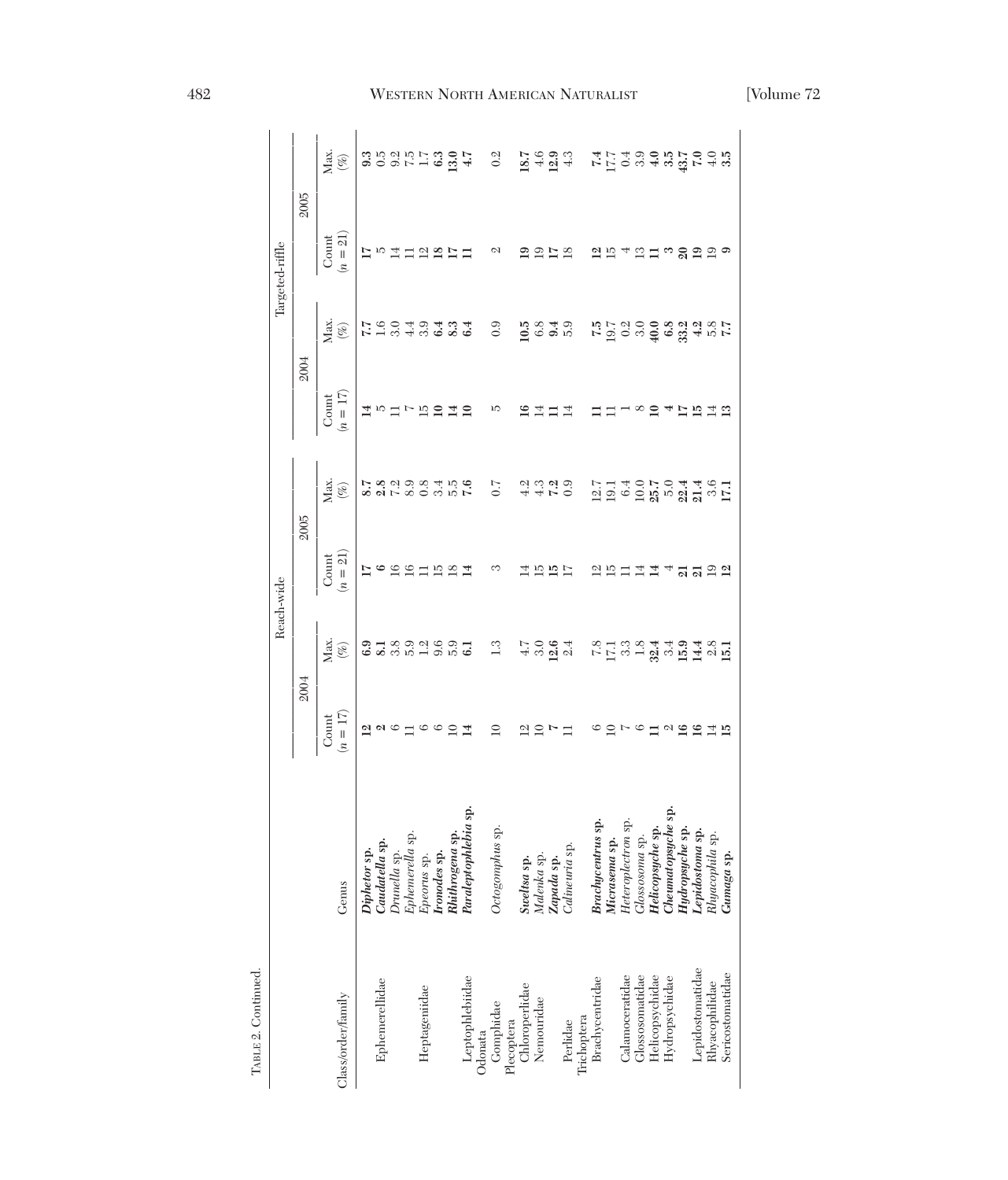

Fig. 2. Plot of ordination scores from nonmetric multidimensional scaling (NMS) analysis of aquatic macroinvertebrate percentage abundances for targeted-riffle (TR) habitat samples from upper Clear Creek watershed, California, in fall 2004 and 2005. Lowercase letters indicate statistically different (*P* < 0.05) clusters. Sites that did not cluster with others are shown separately. Refer to Fig. 1 for site locations. Arrows indicate the direction of increasing species abundance for species with statistically significant (*P* < 0.01) Spearman's rank correlations. Correlation coefficients are shown in parentheses. In the cluster descriptions, 2004 and 2005 samples from a site were identified by the suffix -4 or -5, respectively, when samples were split between clusters.

Based on correlations of absolute value 0.5 or greater, increasing values of NMS axis 2 were associated with increasing abundances of *Paraleptophlebia* (Ephemeroptera) and *Gumaga* (Trichoptera) for both sample types (Figs. 2, 3). In addition, the TR samples *Ironodes* (Ephemeroptera), *Zapada* (Plecoptera), and *Micra sema* (Trichoptera) also had higher abundance at higher values of NMS axis 2.

The streams sampled in this study presented aquatic organisms with a wide array of environmental conditions (Table 1). The upper

sites on the southern streams were at the highest elevations, had the steepest gradients and coarsest substrates, and were dominated by riffle habitat. These characteristics were greatly different from the mainstem Clear Creek sites, which had the lowest gradients, finer substrates, and the widest and deepest sites. The influences of reservoir releases on the lower Clear Creek sites were evident in flow, dominance of riffles, depth, and water velocity. The lower southern streams and northern streams were generally similar in physical conditions (Table 1).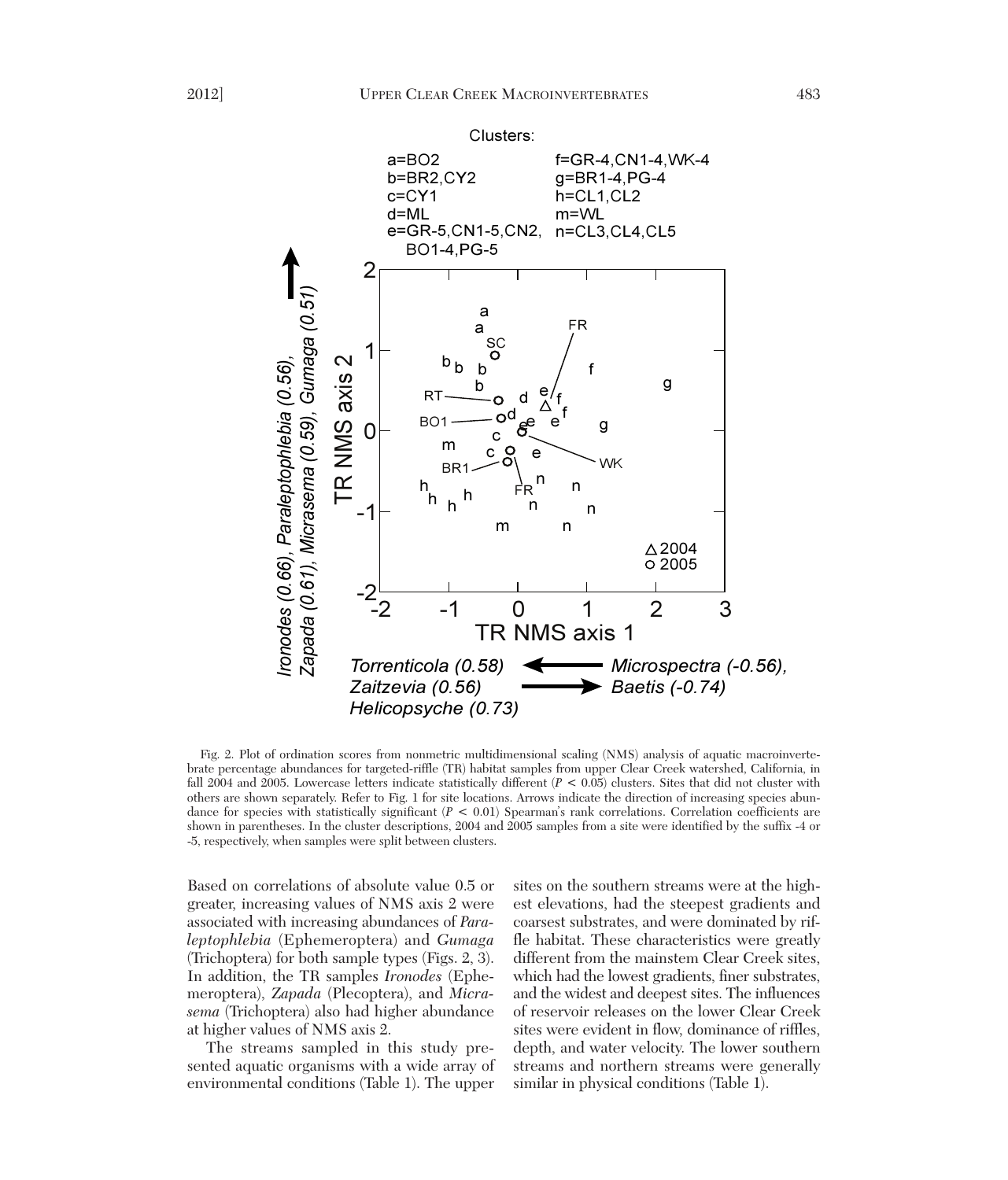

Fig. 3. Plot of ordination scores from nonmetric multidimensional scaling (NMS) analysis of aquatic macroinvertebrate percentage abundances for reach-wide (RW) habitat samples from upper Clear Creek watershed, California, in fall 2004 and 2005. Lowercase letters indicate statistically different (*P* < 0.05) clusters. Sites that did not cluster with others are shown separately. Refer to Fig. 1 for site locations. Arrows indicate the direction of increasing species abundance for species with statistically significant (*P* < 0.01) Spearman's rank correlations. Correlation coefficients are shown in parentheses. In the cluster descriptions, 2004 and 2005 samples from a site were identified by the suffix -4 or -5, respectively, when samples were split between clusters.

The PCA analysis of habitat data identified 5 PCA axes with eigenvalues >1 that ex plained 83% of the variance in the habitat data; however, only 3 of the PCA axes individually explained greater than 10% of the variance. The first 2 PCA axes explained 36% and 16%, respectively, and described 2 major gradients in habitat conditions (Fig. 4). The gradient represented by PCA axis 1 (HAB1) was associated with a suite of variables related to stream size, and the gradient represented by PCA axis 2 (HAB2) was associated with a suite of variables related to riffle habitat (Fig. 4). The mainstem Clear Creek sites were clearly different from the others on PCA axis 1, with the lower Clear Creek sites the largest be cause of water releases from the reservoir. Riffles tended to dominate the more upstream sites of the smaller streams (PCA axis 2) and the lower Clear Creek sites. The third habitat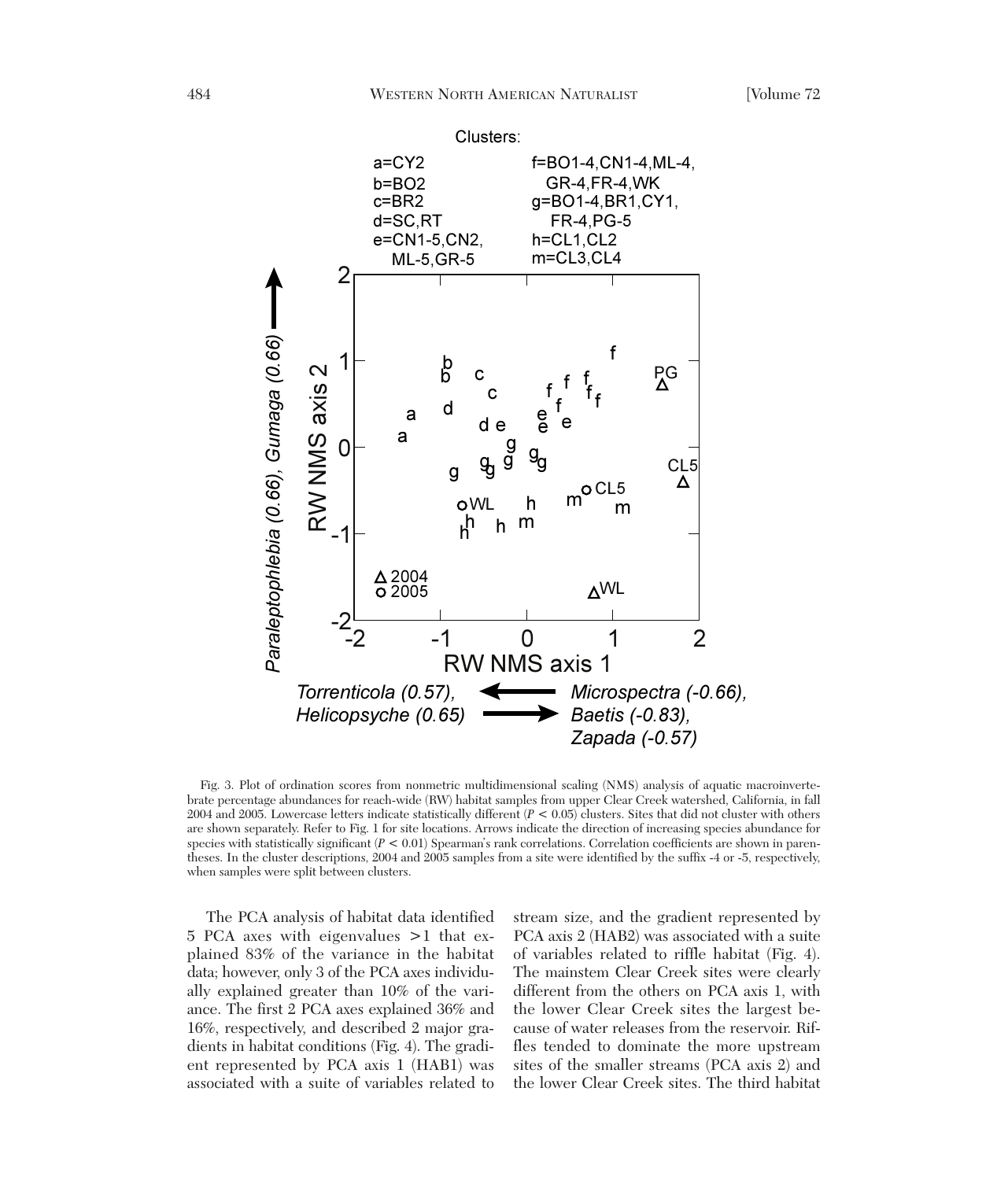

Fig. 4. Site scores on the first 2 axes of a principal components analysis (PCA) of habitat data from upper Clear Creek watershed, California, in fall 2004 and 2005. Arrows indicate the direction of increase on each PCA axis for individual variables with factor loadings with absolute value >0.5. Factor loadings are given in parentheses. Refer to Fig. 1 for site locations.

PCA axis (HAB3) explained 11% of the variance and was mainly associated with substrate size, coefficient of variation (CV) of substrate size, and pool habitat.

Water quality in the study area was variable, with many concentrations differing by 10-fold or more among sites (Table 3). Dissolved ions and metals were generally highest in streams in the northern portion of the study area with historical or active mining. Of the metals most likely to have ecological importance, Willow Creek (WL) had the highest concentrations of copper  $(10.8 \text{ µg} \cdot \text{L}^{-1})$ . Scorpion Gulch (SC) had the highest concentrations of selenium  $(0.98 \mu g \cdot L^{-1})$ , and French Gulch (2004) had the highest concentration of arsenic (44.2  $\mu$ g · L<sup>-1</sup>). Only copper at Willow Creek in 2005 exceeded the CCC.

The PCA analysis of water quality data identified 3 PCA axes with eigenvalues >1 that explained 82% of the variance in the

water quality data. The first 2 PCA axes explained 52% and 19% of variance, respectively, and described 2 major gradients in water quality conditions (Fig. 5). The major gradient (WQ1) was associated with generally high concentrations of major ions and trace elements, except for potassium. Concentrations tended to be low in southern streams, including Brandy Creek, Boulder Creek, Crystal Creek, Mill Creek, Paige-Boulder Creek, and Clear Creek below the reservoir. Concentrations were highest in Willow Creek. The second PCA axis (WQ2) identified a positive correlation between concentrations of potassium, sodium, and chloride (Fig. 5). Samples from Willow Creek and Paige-Boulder Creek (2004) had high concentrations of potassium, sodium, and chloride. The third water quality PCA axis (WQ3) explained 11% of the variance and identified an inverse correlation of manganese (unfiltered sample) and strontium. The sites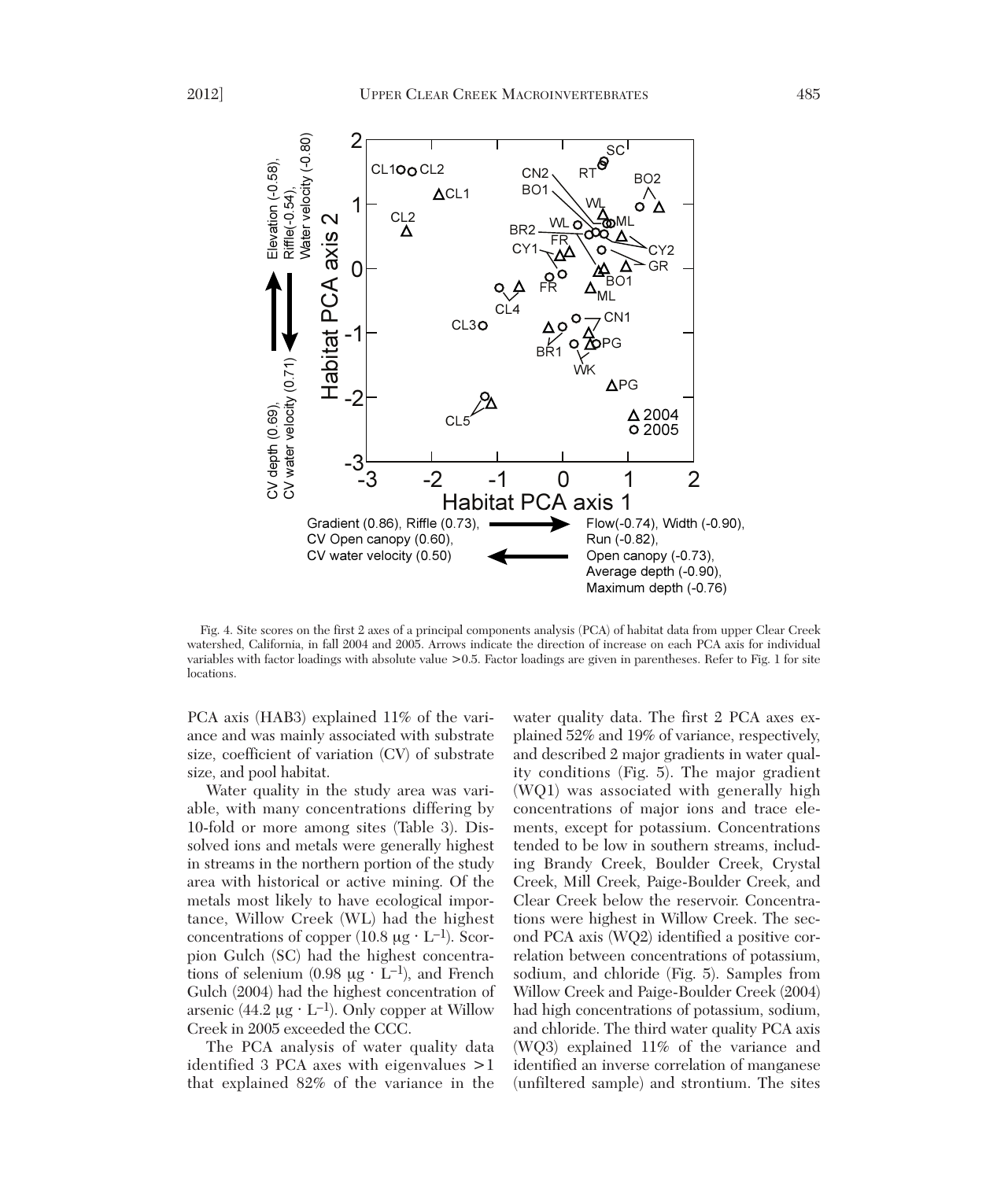|                                                          | Frequency of     |                   |                     |
|----------------------------------------------------------|------------------|-------------------|---------------------|
| Variable                                                 | detection $(\%)$ | Mean $(SD)a$      | Range               |
| Water quality analysis                                   |                  |                   |                     |
| Calcium (Ca, mg $\cdot$ L <sup>-1</sup> ) <sup>b</sup>   | 100              | 11.49(7.11)       | 4.49-32.25          |
| Chloride (Cl, $mg \cdot L^{-1}$ ) <sup>c</sup>           | 100              | 4.02(10.94)       | $0.21 - 49.54$      |
| Flouride $(F, mg \cdot L^{-1})^c$                        | 55               | 0.06(0.04)        | $< 0.04 - 0.16$     |
| Iron (Fe, $\mu$ g · L <sup>-1</sup> ) <sup>b</sup>       | 89               | 130.70 (456.11)   | $<$ 4.60-2298.00    |
| Magnesium (Mg, mg $\cdot$ L <sup>-1</sup> ) <sup>b</sup> | 100              | 3.59(2.15)        | $0.98 - 8.39$       |
| Manganese (Mn, mg $\cdot$ L <sup>-1</sup> ) <sup>b</sup> | 97               | 4.79(7.51)        | $< 0.16 - 30.49$    |
| Potassium $(K, mg \cdot L^{-1})^b$                       | 100              | 0.69(0.51)        | $0.17 - 2.21$       |
| Sodium (Na, mg $\cdot$ L <sup>-1</sup> ) <sup>b</sup>    | 100              | 5.65(5.14)        | 1.86-30.67          |
| Sulfate $(SO_4, mg \cdot L^{-1})^c$                      | 100              | 9.61(12.81)       | $0.25 - 58.85$      |
| pH                                                       | 100              | 7.54(0.26)        | $6.71 - 7.96$       |
| Specific conductance $(\mu S \cdot cm^{-1})$             | 100              | 120(70)           | 58-379              |
| Arsenic (As, $\mu$ g · L <sup>-1</sup> ) <sup>d</sup>    | 95               | 3.248(6.128)      | $< 0.022 - 25.880$  |
| Barium (Ba, $\mu$ g · L <sup>-1</sup> ) <sup>d</sup>     | 37               | 16.865 (11.677)   | 4.478-43.531        |
| Copper (Cu, $\mu$ g · L <sup>-1</sup> ) <sup>d</sup>     | 71               | 1.371(2.039)      | $< 0.5 - 10.762$    |
| Manganese (Mn, $\mu$ g · L <sup>-1</sup> ) <sup>d</sup>  | 95               | 2.524(4.652)      | 0.140-24.892        |
| Selenium (Se, $\mu$ g · L <sup>-1</sup> ) <sup>d</sup>   | 71               | 0.179(0.200)      | $< 0.030 - 0.983$   |
| Strontium (Sr, $\mu$ g · L <sup>-1</sup> ) <sup>d</sup>  | 100              | 64.016 (37.750)   | 20.093-169.580      |
| Sediment quality analysis                                |                  |                   |                     |
| Arsenic (As, $mg \cdot kg^{-1}$ )e                       | 84               | 40.229 (77.225)   | $< 2.500 - 417.146$ |
| Chromium (Cr, mg $\cdot$ kg <sup>-1</sup> ) <sup>e</sup> | 100              | 50.994 (20.000)   | 28.885-117.139      |
| Copper $(Cu, mg \cdot kg^{-1})^e$                        | 100              | 93.190 (206.118)  | 3.050-1190.000      |
| Lead (Pb, $mg \cdot kg^{-1}$ ) <sup>e</sup>              | 100              | 29.090 (14.854)   | 14.770-94.766       |
| Mercury (Hg, mg $\cdot$ kg <sup>-1</sup> ) <sup>e</sup>  | 100              | 0.299(0.418)      | $0.030 - 1.664$     |
| Zinc $(Zn, mg \cdot kg^{-1})^e$                          | 100              | 199.681 (221.187) | 38.720-1224.000     |

TABLE 3. Frequency of detection, mean (SD), and range for concentrations of major ions and metals in water and sediment samples from 38 sites in the upper Clear Creek watershed, California, in fall 2004 and 2005.

aFor calculation of the mean, values below the reporting limit were assigned a value of one-half the reporting limit.

bConcentration determined from whole (unfiltered) water after acid digestion. cConcentration determined from filtered (0.45 μm) sample.

 $\rm dConcentration$  determined from filtered (0.45  $\rm \mu m)$  sample after acid digestion.

eConcentration determined from partial acid digestion of fine sediments <63 μm.

sharing the southern granitic geology grouped relatively tightly with low scores on PCA axis 1 and moderate scores on PCA axis 2. The 2004 sample for Paige-Boulder Creek was somewhat of an extreme value. The sites sharing the northern, mixed geology tended to form 2 groups, mainly differing along PCA axis 2, with Willow Creek having the most extreme values. The lower Clear Creek sites are intermediate likely because of dilution by tributary streams (CL3) and mixing with Trinity River water in the reservoir (CL1 and CL2).

Similar to dissolved constituents, concentrations of metals in sediments (Table 3) were highest in northern streams with historical or active mining. Willow Creek (WL) had the highest levels of both copper  $(1190.0 \text{ mg} \cdot$  $kg^{-1}$ ) and zinc (1224.0 mg · kg<sup>-1</sup>). Scorpion Gulch (SC) had the highest concentrations of arsenic  $(440.2 \text{ mg} \cdot \text{kg}^{-1})$ , mercury  $(2.75 \text{ mg} \cdot \text{m})$ kg<sup>-1</sup>), and lead (133.0 mg · kg<sup>-1</sup>). TEC values were generally exceeded for arsenic, copper, lead, mercury, and zinc in the northern streams and mainstem Clear Creek, including sites below the dam. Chromium exceeded TEC values in both southern and northern streams. TEC exceedances only suggest a potential for biological effects. PEC exceed ances, indicating probable effects on sedimentdwelling organisms, primarily occurred in northern streams and mainstem sites above the reservoir. The arsenic PEC was exceeded in mainstem Clear Creek (CL3), Cline Gulch, French Gulch, Right Gulch, Scorpion Gulch, and Willow Creek (2004). The chromium PEC was exceeded only in Paige-Boulder Creek. The copper PEC was exceeded in mainstem Clear Creek (CL3) and Willow Creek. The mercury PEC was exceeded in Cline Creek (CN2), French Gulch (2004), and Scorpion Gulch. The zinc PEC was exceeded in Whiskey Creek and Willow Creek.

The PCA analysis of sediment quality data identified 2 PCA axes that explained 83% of the variance in the sediment data (Fig. 6). The major gradient (SED1) explained 66% of the variance and identified a pattern of increasing concentrations of arsenic, copper, mercury,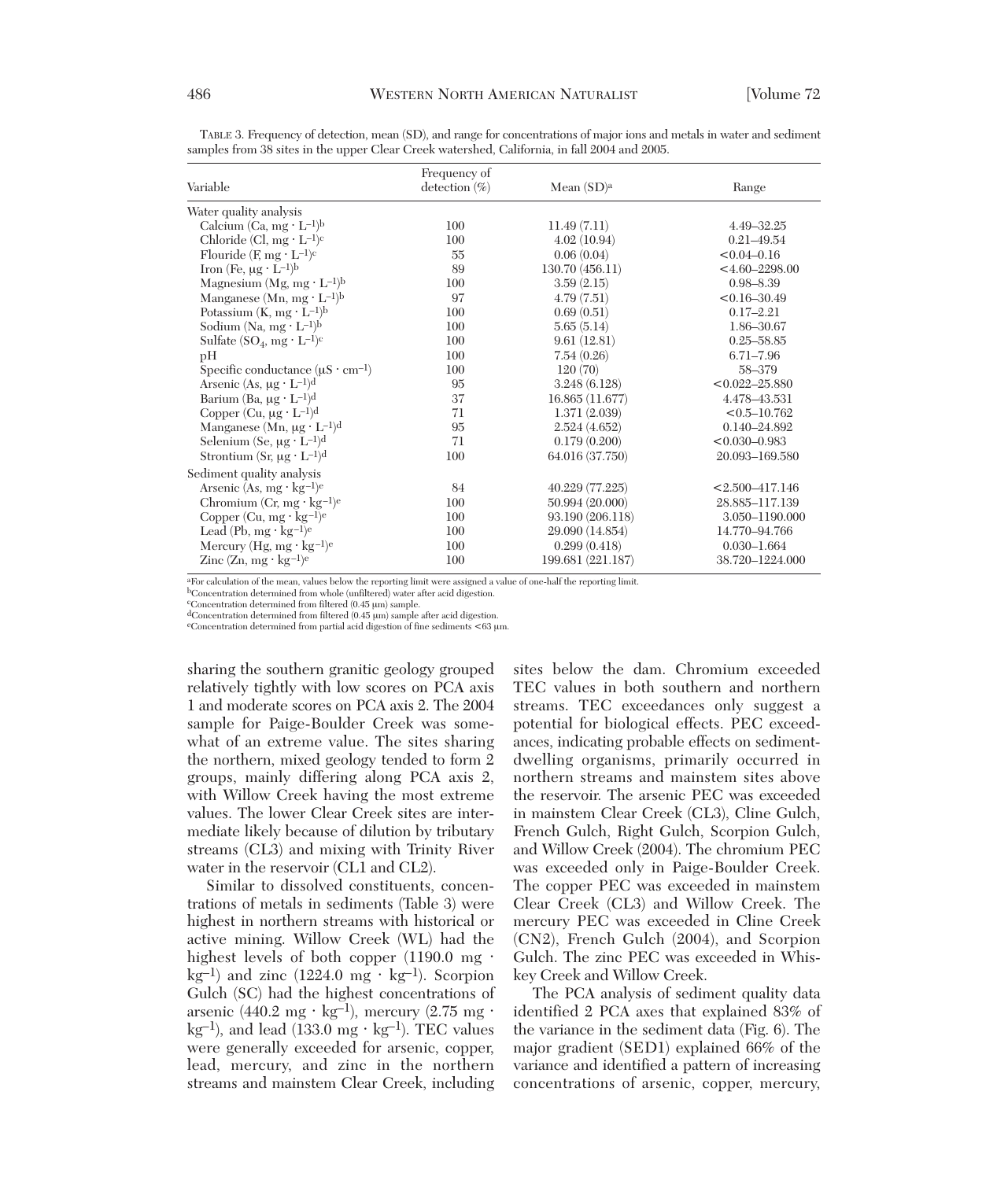

Fig. 5. Site scores on the first 2 axes of a principal components analysis (PCA) of water quality data from upper Clear Creek watershed, California, in fall 2004 and 2005. Arrows indicate the direction of increase on each PCA axis for individual variables with factor loadings with absolute value >0.5. Factor loadings are given in parentheses. Refer to Fig. 1 for site locations. Italics indicate concentrations of metals in filtered, acidified samples. See Table 4 for chemical abbreviations.

lead, and zinc, with decreasing concentrations of chromium. Boulder, Brandy, Crystal, and Paige-Boulder creeks tended to have low concentrations of arsenic, copper, mercury, lead, and zinc and high concentrations of chromium, while Willow Creek, Whiskey Creek, Scorpion Gulch, Cline Gulch, and French Gulch tended to have the opposite pattern. The second gradient (SED2) explained 17% of the variance and identified a positive correlation between concentrations of chromium and copper. Willow Creek did not have an extreme value for sediment concentrations as it did for dissolved constituents. The group of sites including Cline Gulch, French Gulch, Scorpion Gulch, and Right Gulch is identical to the group in the lower right of the water quality plot.

The multivariate BEST models indicated that the 2 types of samples responded to envi-

ronmental gradients in similar ways. The best single factor model for TR macroinvertebrates included HAB1  $(r_s = 0.47)$ . The best multiple factor model included HAB1, HAB2, and WQ1  $(r_s = 0.60, P < 0.001)$ . The best single factor model for RW macroinvertebrates included HAB1  $(r_s = 0.33)$ . The best multiple factor model included HAB1, HAB2, and WQ1  $(r_s = 0.50, P < 0.001)$ , the same model derived from the TR samples. The BEST results suggest that environmental conditions associated with stream size (HAB1), abundance of riffles (HAB2), and concentrations of dissolved substances (WQ1) are the most biologically relevant environmental gradients.

The Northern California IBI generally scored sites as ranging from fair to very good in relation to biological condition (Fig. 7), except for the Willow Creek site, which was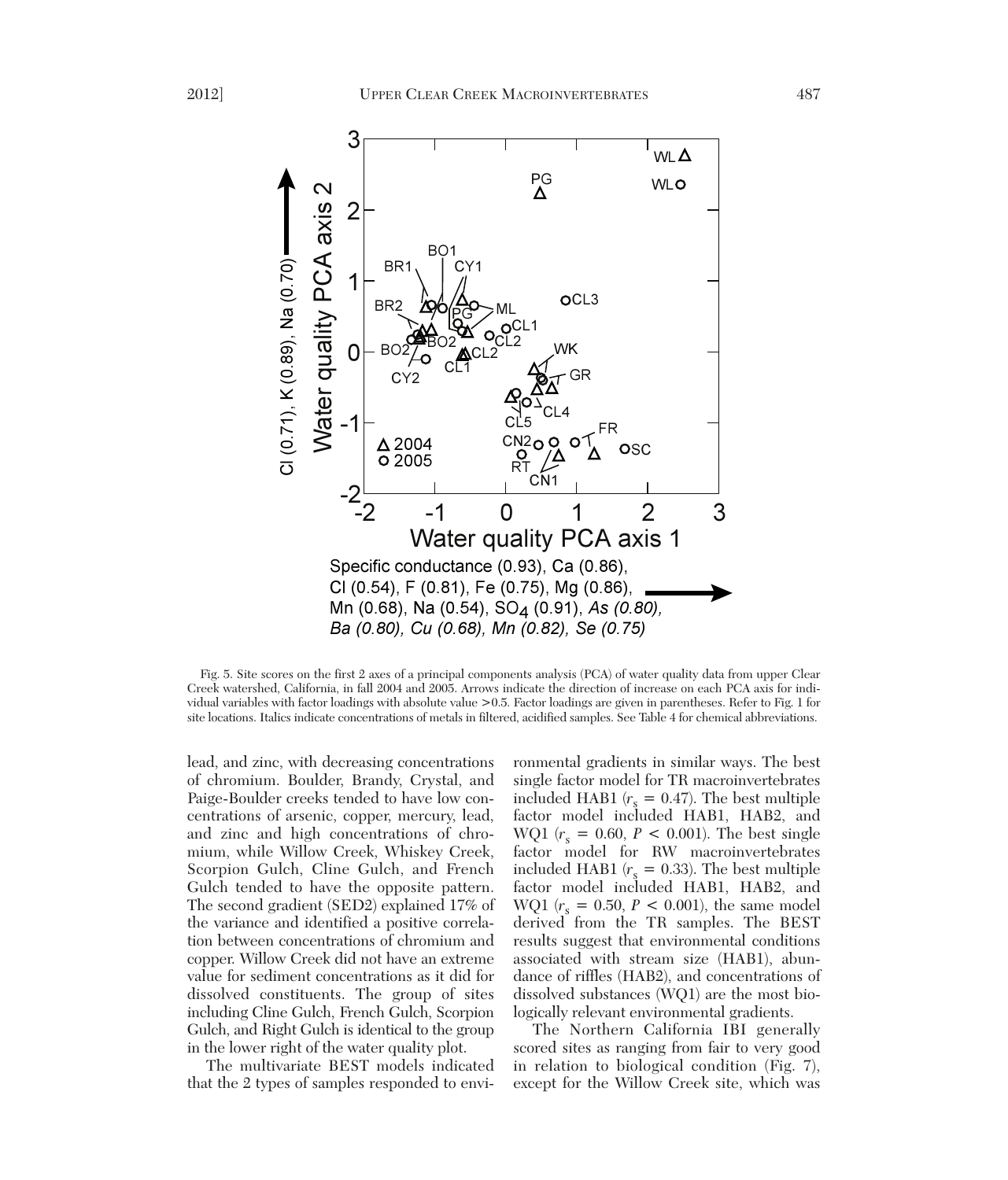

Fig. 6. Site scores on the first 2 axes of a principal components analysis (PCA) of sediment quality data from upper Clear Creek watershed, California, in fall 2004 and 2005. Arrows indicate the direction of increase on each PCA axis for individual variables with factor loadings with absolute value >0.5. Factor loadings are given in parentheses. Refer to Fig. 1 for site locations. See Table 4 for chemical abbreviations.

rated as poor in 2004 based on the RW sample. The RW sample tended to classify sites as good (Fig. 7). The ratings of very good based on the TR samples were at the upper-elevation sites in Boulder (2004), Brandy (2005), and Crystal (both years) creeks and at low-elevation sites on Mill Creek (2004), Whiskey Creek (2004), Scorpion Gulch and Cline Gulch (2005). Ratings of fair based on TR samples but good based on RW samples included lower Boulder Creek (2005), Clear Creek (CL1 and CL5, 2005), and upper Cline Gulch. The correlation between the 2 IBI scores was significant  $(r_s = 0.71)$ . The mean IBI score  $(\pm SD)$  was  $68 \pm 11$  for the TR samples and 66  $\pm$  12 for the RW samples. Ranges were 50–86 and 33–91, respectively. A paired *t* test showed no statistically significant difference between IBI scores from the different sample

types. The mean difference between scores for the sample types was 1.7 points. There was no statistical difference between years in mean score for RW samples (paired *t* test,  $P > 0.05$ ), but there was a difference for TR samples (paired *t* test,  $P < 0.05$ ).

#### **DISCUSSION**

The first objective of this study was to document the benthic macroinvertebrate assemblages supported by streams in the upper Clear Creek area. The streams of the region provide habitat for a diverse array of aquatic benthic macroinvertebrates; however, the taxa observed were not unusual for California streams. Many of the same families and common genera collected in this study have been collected by other studies in the region (e.g.,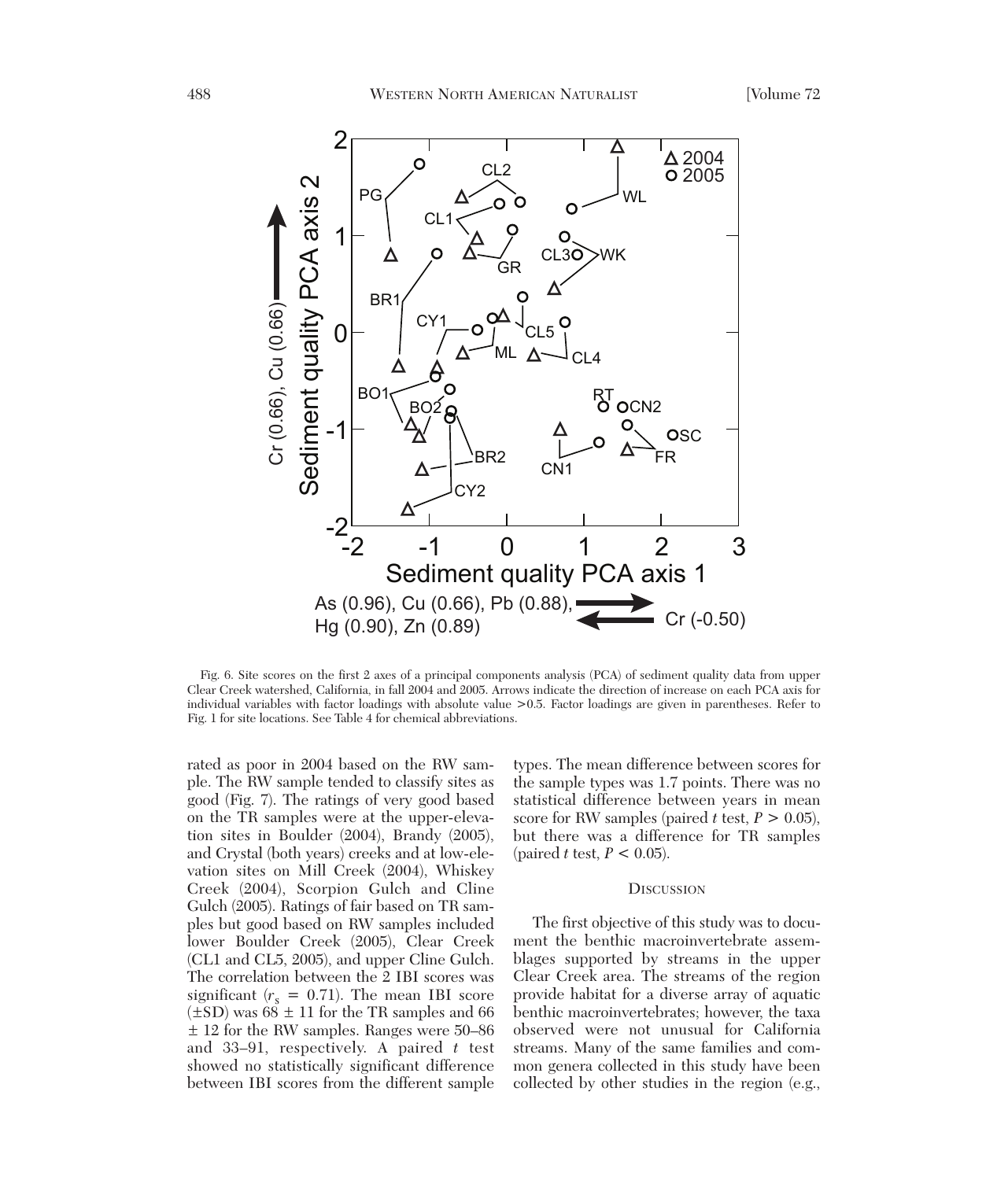

Fig. 7. Percentages of sites in poor, fair, good, or very good condition based on the Northern California Index of Biotic Integrity for reach-wide (RW) and targeted-riffle (TR) samples from the upper Clear Creek watershed, California, in fall 2004 and 2005.

Bonada et al. 2006, Bêche and Resh 2007). Within the study area, the results of the cluster and NMS analyses (Figs. 2, 3) suggest that these commonly occurring taxa combined into relatively distinctive assemblages of benthic macroinvertebrates. The assemblages of the mainstem Clear Creek formed separate clusters from the other streams, and within Clear Creek, the assemblages from above and below the reservoir formed separate clusters. The higher-elevation and higher-gradient sites on the southern streams cluster separately from

the northern streams and the lower-elevation sites on the southern streams. In general, assemblages at the same site were similar in 2004 and 2005, especially at the Clear Creek and the upper southern stream sites. The most notable difference between years was for Paige-Boulder Creek, which we suspect may have become intermittent for some period in 2004. The flow at the time of sampling was very low  $(<0.001 \text{ m}^3 \cdot \text{s}^{-1})$ . The relatively high ionic content of the water supports the hypothesis of intermittency, assuming that evaporation would concentrate dissolved substances in isolated pools, a general pattern in Mediterranean-climate streams (Gasith and Resh 1999). Annual variation in stream flow, especially related to droughts and floods, is known to have strong effects on benthic macroinvertebrate assemblages in northern California streams (Bêche and Resh 2007, Power et al. 2008, Bêche et al. 2009). Shifts between intermittent and perennial conditions in a stream can also have strong effects on assemblage structure (Bonada et al. 2006).

The common aquatic macroinvertebrates associated with the NMS axes (Figs. 2, 3) represent a variety of environmental preferences and tolerances (Vieira et al. 2006). The genera associated with NMS 1 represent a contrast between taxa associated with swift, cool, riffledominated streams and taxa associated with wider, deeper, lower-gradient streams. *Baetis, Micropsectra,* and *Zapada* are one co-occurring group associated with NMS 1. Mayflies of the genus *Baetis* are good swimmers (Vieira et al. 2006) and are common in small streams with fast currents and abundant riffles. Mayflies of this genus are often the dominant mayfly in the stressful environments of high mountain streams or springs and are tolerant of mild pollution (Ward and Kondratieff 1992). The plecopteran genus *Zapada,* like other plecopteran genera, is associated with cold, highly oxygenated streams (Ward and Kondratieff 1992, Vieira et al. 2006). Similarly, the chironomid *Micropsectra* is generally found in smaller streams. As these genera decline, *Helicopsyche, Zaitzevia,* and *Torrenticola* increase. These genera appear to be more habitat generalists in comparison. *Helicopsyche* is a casebuilding, grazing caddisfly genus that is known to have important effects on periphyton in northern California streams (Feminella et al. 1989). *Helicopsyche* is tolerant of warm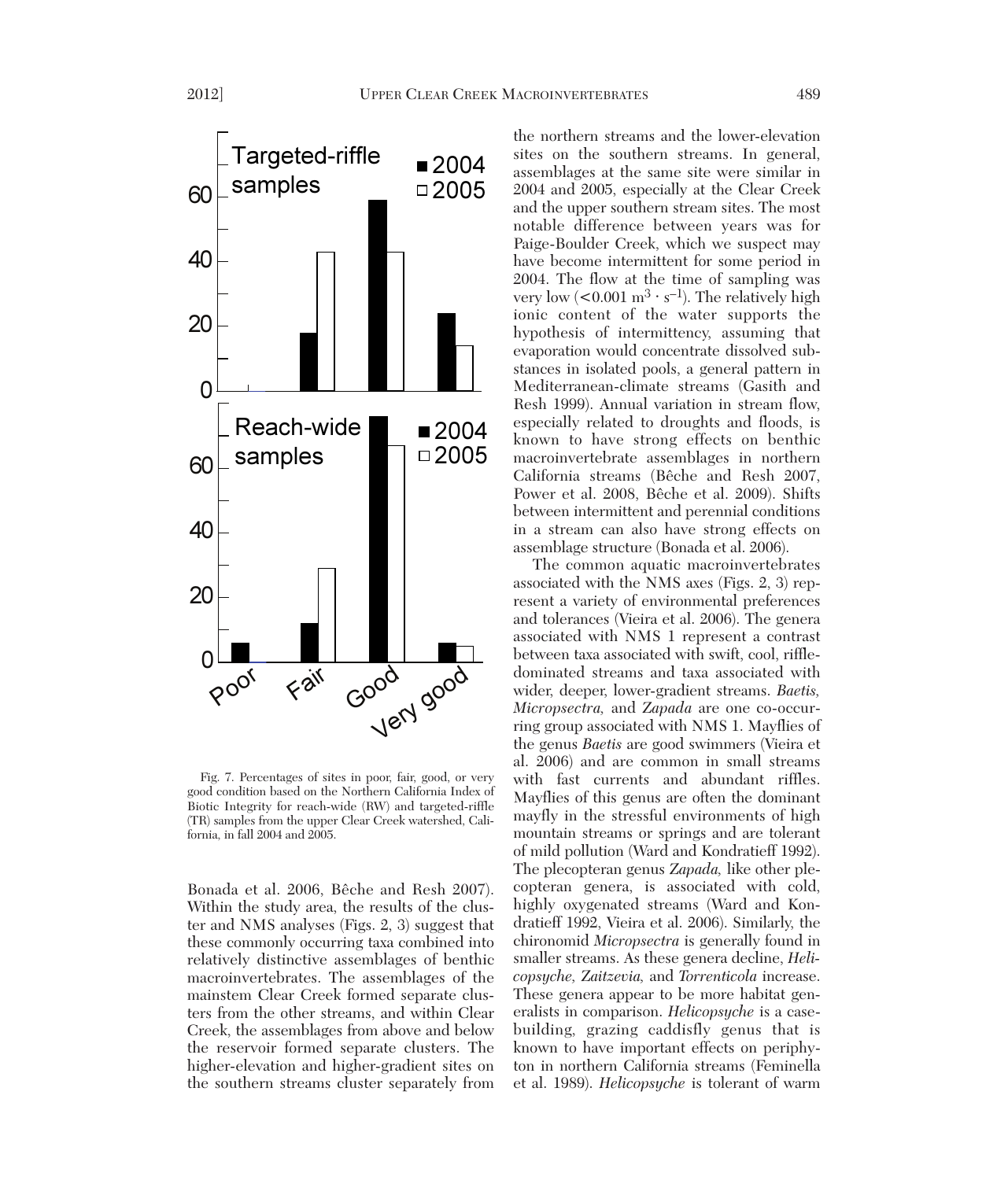temperatures and can be found in small streams, rivers, and low velocity waters, in cluding lake margins (Vieira et al. 2006). *Torrenticola,* a genus of water mites, is not well studied but has been found in a wide variety of habitats (Vieira et al. 2006). The coleopteran genus *Zaitzevia* is also poorly known but is generally associated with riffle habitat. Some species of the genus are adapted to warm springs, so the association with the other 2 genera may be related to temperature or some other factor besides gross habitat preferences.

The common genera associated with NMS 2 are generally associated with cool, high-gradient, riffle-dominated sites. *Ironodes* is a flattened ephemeropteran adapted for swift currents (Ward and Kondratieff 1992, Vieira et al. 2006). *Zapada,* as noted above, is associated with cool, highly oxygenated streams. *Micra sema* is a genus of case-building trichopterans associated with clean, cool streams (Vieira et al. 2006). *Paraleptophlebia* is a mayfly genus associated with riffles in small streams but can also be found in slower habitats with some silt and elevated turbidity (Vieira et al. 2006). There is little information available on the general habitat associations of the case-building trichopteran, *Gumaga;* however, the genus has been well studied in smaller California Mediterranean climate streams and springs, similar to the northern and southern streams in this study, and it can become very abundant in such habitats (Resh et al. 1981, 1997, Jackson and Resh 1998).

Our second objective was to determine the associations of the benthic invertebrate assemblages with environmental variables, specifically habitat, water quality, and sediment quality. The BEST analysis indicated that the major habitat gradient (HAB 1) in stream size, gradient, and riffle habitat best accounted for the overall pattern in assemblage composition, with the secondary habitat gradient (HAB 2) and the primary water quality gradient significantly improving the overall model.

The importance of flow to stream invertebrate assemblages has been well established for Mediterranean-climate northern California streams (Gasith and Resh 1999, Bêche and Resh 2007, Power et al. 2008, Bêche et al. 2009). The presence of riffles between pools is important in maintaining habitat connectivity, which can have important effects on taxonomic composition of assemblages (Bonada et

al. 2006). In our study, the higher flows in the mainstem Clear Creek clearly separated those sites from the other streams, and the dominance of riffles and higher water velocities separated the Clear Creek sites below the reservoir from those above the reservoir (Fig. 4). Similar groupings of sites are apparent in the NMS plots (Figs. 2, 3). The disruptive effects of dams on benthic invertebrate assemblages have been known for many years (Ward and Stanford 1983, Stanford and Ward 2001), and effects of flow regime alterations on benthic invertebrate assemblages have been documented in California streams (Rehn 2009).

The interesting feature in our results was that the lower Clear Creek sites had assemblages similar to the high-gradient, riffle-domi nated smaller streams (Figs. 2, 3). The high flows below the dam resulted in high percentages of riffle habitat that were similar to percentages of riffle habitat in smaller, highergradient streams (Table 1) and favored the same genera of macroinvertebrates (NMS 1 in Figs. 2, 3). However, there was a second group of genera (e.g., *Paraleptophlebia* and *Gumaga*) that was more indicative of conditions in the smaller streams (Figs. 2, 3). Elevated summer flows associated with reservoir releases are a common feature of California rivers used for water supply (Brown and Bauer 2010), providing opportunities to determine whether the patterns we observed are generalizable or unique to Clear Creek.

The influence of water quality on macroinvertebrate assemblages appears to be associated both with general water quality and the influence of mining. The associations of dissolved metals from mining with benthic macroinvertebrate assemblages have been well explored in the western United States (Leland et al. 1989, Maret et al. 2003, Clements 2004, Cain et al. 2004). In highly contaminated areas, metals contamination can be a primary influence on assemblage composition. Detailed studies have established taxon-specific differences in responses to metal contamination (Cain et al. 2004, Buchwalter et al. 2008). The secondary influence of water quality in our study, as indicated by the BEST analysis, suggests that dissolved metals were not having a major influence on macroinvertebrate assemblages, with the exception of Willow Creek. Willow Creek was the only site considered by the State of California as impaired by metal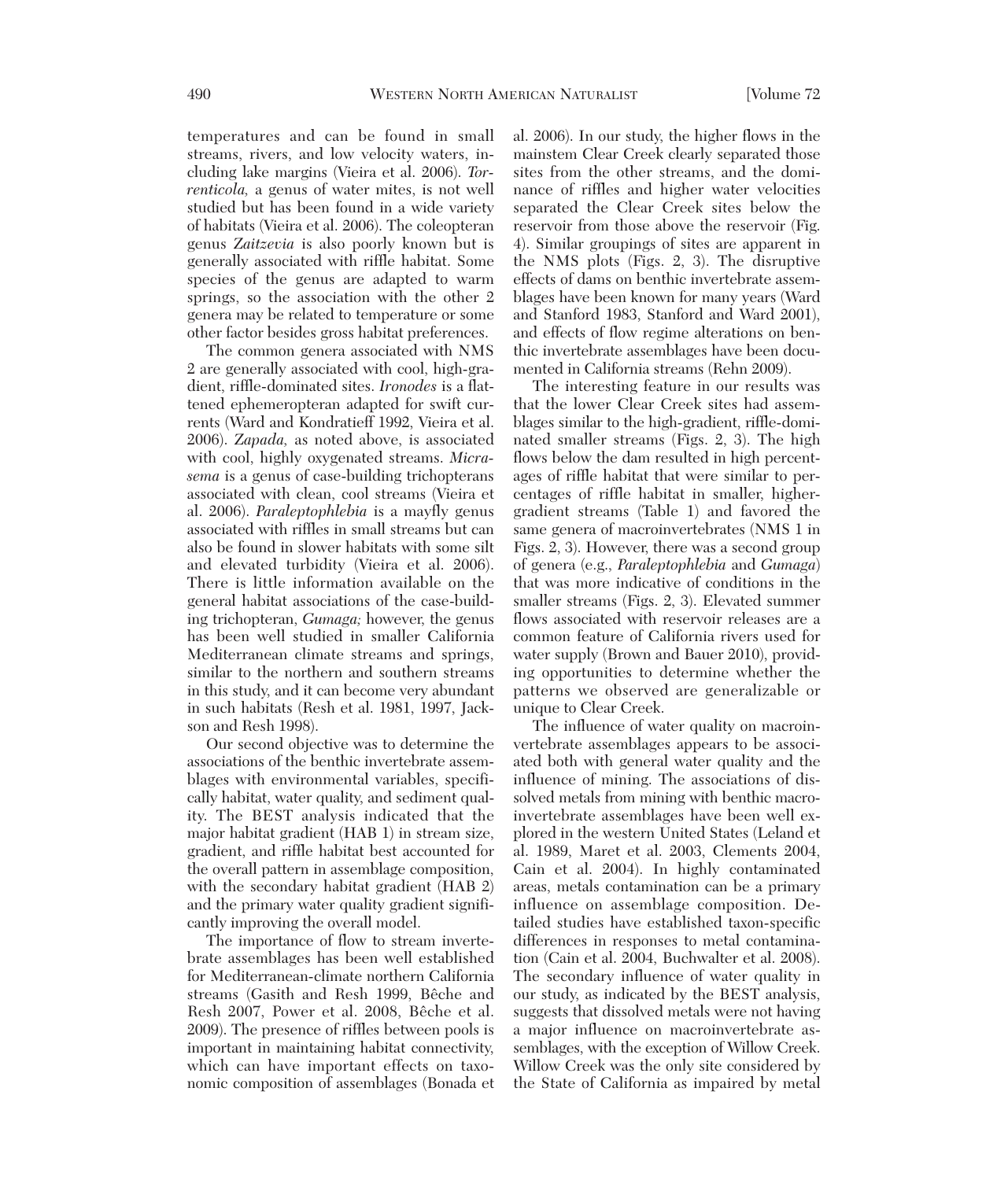contamination (California State Water Re sources Control Board 2010) and the only site exceeding the CCC for any metal. Compared to the other sites, Willow Creek was definitely an outlier with respect to major ions and dissolved metals (Fig. 5). Willow Creek was also an outlier in the NMS plots (Figs. 2, 3). The dominant taxa (>10% of abundance) in Willow Creek were simuliids (blackflies) and hydropsychid caddisflies in 2004 and baetid may flies and hydropsychid caddisflies in 2005. These taxa are seemingly tolerant of metal contamination associated with mining in western U.S. streams (Clements et al. 2000, Cain et al. 2004, Pollard and Yuan 2006). In general, water quality seems to be reflecting the underlying geology, with the southern streams clearly different from the northern streams (Fig. 5). This separation was also evident in the NMS plots (Figs. 2, 3), although the separation was not perfect. Thus, water quality provides separation among the smaller southern and northern streams that was not evident based on habitat alone (Fig. 4).

Our third objective was to evaluate the use of an IBI to evaluate stream biological condition. The northern California IBI indicated that the streams in the study area are in fair to very good condition, except for Willow Creek (2004). The RW and TR samples gave similar mean IBI values and categorical results. This result is consistent with Rehn et al. (2007) who found that RW and TR samples are generally interchangeable when used to determine biological indicators for use in ambient biomonitoring programs. Similarly, Maret et al. (2001) found that a TR-type sample and a reach-wide multihabitat sample gave similar results when used to compute a multimetric invertebrate index. In our study, the reach-wide samples did capture a somewhat wider range of scores than the targeted-riffle samples (33–91 and 50–86, respectively), resulting in the wider range of condition categories (Fig. 7). Given that the 2 sample types give very similar results, we would suggest that the reach-wide method be used if a biomonitoring program is implemented in the area, for the simple reason that this method can be used in streams without clearly defined riffles. Whichever method is selected, the same method should be used at all sites to ensure maximum comparability of results. It is also worth noting that the IBI results support the idea that water

quality is not a major negative influence on macroinvertebrate assemblages, except in Willow Creek.

If a biomonitoring program is implemented for the upper Clear Creek drainage, some caution will be necessary in interpreting results until the range of interannual variability in macroinvertebrate assemblages and IBI scores can be established. As noted earlier, the cycles of flood and drought common to Mediterranean climates can have large effects on macroinvertebrate assemblages (Gasith and Resh 1999, Bêche and Resh 2007, Bêche et al. 2009) and food webs (Feminella et al. 1989, Wooton et al. 1996, Power et al. 2008). This climate-driven variability can result in variability in the metrics used to calculate the IBI; however, the multimetric nature of the IBI tends to minimize the effects of such variability on annual patterns to some extent (Mazor et al. 2009). Presumably, monitoring through both a multiple-year drought and one or more flood years would be necessary to capture the full range of climatic influence on IBI scores.

Our final objective was to consider our results in the context of biodiversity of the Klamath–Siskyou Ecoregion, a globally significant area for biodiversity of terrestrial plant and animal communities (DellaSala et al. 1999). The area also has highly endemic fish and aquatic mollusk faunae, but primarily in the Klamath part of the ecoregion north of our study area, which is in the southern end of the Siskyou region. However, the aquatic communities of the Clear Creek watershed contribute to the unique character of the ecoregion even without the presence of endemic species. Brown and May (2007) observed that the vertebrate aquatic assemblages of the upper Clear Creek drainage represented a unique combination of Central Valley and North Coast faunae, which represented another manifestation of the unique geology, physiography, and ecology of the Klamath–Siskyou region. Similarly, the aquatic macroinvertebrates collected in our study are not unusual for California streams; however, the diversity of assemblages we observed is a direct manifestation of the range of geology, topography, and hydrology of the region. The generally good condition of the streams and the presence of intact macroinvertebrate assemblages may help explain the continued success of the native aquatic vertebrates in the upper Clear Creek drainage, in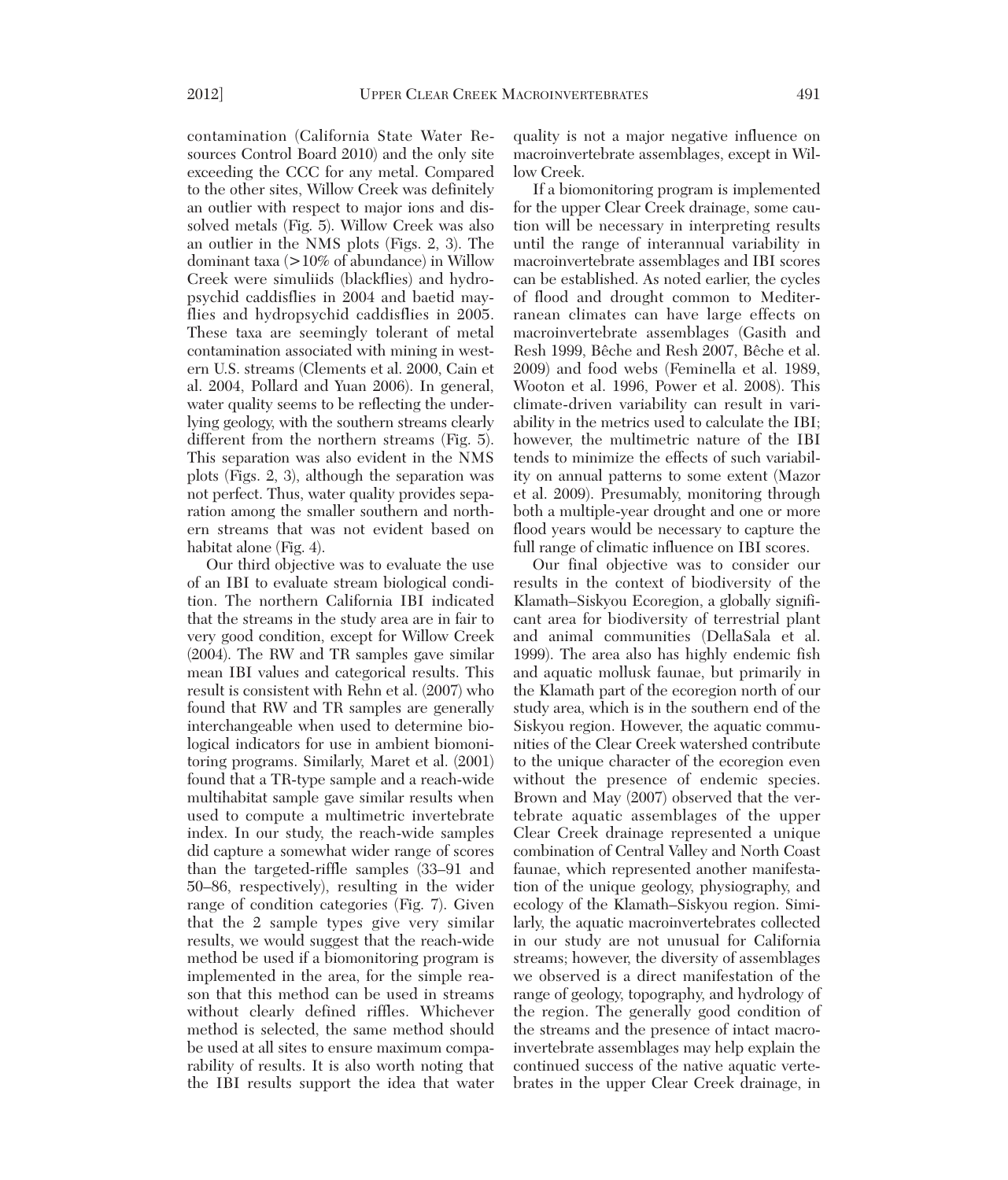contrast to many other areas of California where degraded habitat quality has been associated with the success of invasive species (Brown and Moyle 2005, Marchetti et al. 2001, 2006). Although a large portion of the land in the area is in federal ownership, human activities will continue to affect the area, particularly as nearby urban areas (primarily Redding but also Red Bluff and Sacramento) continue to expand and the demand for recreation, resource extraction, agricultural production, and other amenities increases. Maintaining the aquatic habitats in good condition is important in itself but is also vital to maintaining biodiversity in this diverse and unique ecoregion.

#### **ACKNOWLEDGMENTS**

We thank the personnel of Whiskeytown National Recreation Area, especially Jennifer Gibson and Windy Bunn, for help in all phases of the study. We also thank everyone who reviewed early versions of the manuscript and provided many comments that substantially improved the final article.

### LITERATURE CITED

- ALLAN, J.D. 2004. Landscapes and riverscapes: the influence of land use on stream ecosystems. Annual Reviews in Ecology, Evolution and Systematics 35: 257–284.
- BÊCHE, L.A., P.G. CONNORS, V.H. RESH, AND A.M. MERENLENDER. 2009. Resilience of fishes and invertebrates to prolonged drought in two California streams. Ecography 32:778–788.
- BÊCHE, L.A., AND V.H. RESH. 2007. Biological traits of benthic macroinvertebrates in California mediterranean-climate streams: long-term annual variability and trait diversity patterns. Fundamental and Applied Limnology 169:1–23.
- BONADA, N., M. RIERADEVALL, N. PRAT, AND V.H. RESH. 2006. Benthic macroinvertebrate assemblages and macrohabitat connectivity in Mediterranean-climate streams of northern California. Journal of the North American Benthological Society 25:32–43.
- BROWN, L.R., AND M.L. BAUER. 2010. Effects of hydrologic infrastructure on flow regimes of California's Central Valley rivers: implications for fish populations. River Research and Applications 26: 751–765.
- BROWN, L.R., AND J.T. MAY. 2007. Aquatic vertebrate assemblages of the upper Clear Creek watershed, California. Western North American Naturalist 67: 439–451.
- BROWN, L.R., AND P.B. MOYLE. 2005. Native fish communities of the Sacramento–San Joaquin watershed, California: a history of decline. Pages 75–98 *in* F. Rinne, R. Hughes, and R. Calamusso, editors, Fish

communities of large rivers of the United States. American Fisheries Society, Bethesda, MD.

- BUCHWALTER, D.B., D.J. CAIN, C.A. MARTIN, L. XIE, S.N. LUOMA, AND T. GARLAND JR. 2008. Aquatic insect ecophysiological traits reveal phylogenetically based differences in dissolved cadmium susceptibility. Proceedings of the National Academy of Sciences 105: 8321–8326.
- BURY, R.B., AND C.A. PEARL. 1999. Klamath–Siskiyou herpetofauna: biogeographic patterns and conservation strategies. Natural Areas Journal 19:341–350.
- CAIN, D.J., S.N. LUOMA, AND W.G. WALLACE. 2004. Linking metal bioaccumulation of aquatic insects to their distributional patterns in a mining-impacted river. Environmental Toxicology and Chemistry 23: 1463–1473.
- CALIFORNIA STATE WATER RESOURCES CONTROL BOARD. 2010. 2010 Integrated Report (Clean Water Act Section 303(d) List / 305(b) Report). California State Water Resources Control Board, Sacramento, CA. Available from: http://www.swrcb.ca.gov/water\_issues/pro grams/tmdl/integrated2010.shtml
- CLARKE, K.R., AND R.N. GORLEY. 2006. Primer v6: user manual/tutorial. Primer-E, Plymouth, United Kingdom.
- CLEMENTS, W.H. 2004. Small-scale experiments support causal relationships between metal contamination and macroinvertebrate community responses. Ecological Applications 14:954–967.
- CLEMENTS, W.H., D.M. CARLISLE, J.M. LAZORCHAK, AND P.C. JOHNSON. 2000. Heavy metals structure benthic communities in Colorado mountain streams. Ecological Applications 10:626–638.
- DELLASALA, D.A., S.B. REID, T.J. FREST, J.R. STRITTHOLT, AND D.M. OLSON. 1999. A global perspective on the biodiversity of the Klamath–Siskiyou ecoregion. Natural Areas Journal 19:300–319.
- FEMINELLA, J.W., M.E. POWER, AND V.H. RESH. 1989. Periphyton responses to invertebrate grazing and riparian canopy in three northern California coastal streams. Freshwater Biology 22:445–457.
- FISHMAN, M.J., AND L.C. FRIEDMAN. 1989. Methods for determination of inorganic substances in water and fluvial sediments. U.S. Geological Survey Techniques of Water-Resources Investigations. Book 5, Chap. A1.
- FITZPATRICK, F.A., I.R. WAITE, P.J. D'ARCONTE, M.R. MEADOR, M.A. MAUPIN, AND M.E. GURTZ. 1998. Revised methods for characterizing stream habitat in the national water-quality assessment program. Water-Resources Investigations Report 98-4052. U.S. Geological Survey, Raleigh, NC. Available from: http://pubs.usgs.gov/wri/wri984052/pdf/wri98  $4052 \text{ndf}$
- GARBARINO, J.R. 1999. Methods of analysis by the U.S. Geological Survey National Water Quality Laboratory—determination of dissolved arsenic, boron, lithium, selenium, strontium, thallium, and vanadium using inductively coupled plasma-mass spectrometry. U.S. Geological Survey Open-File Report 99-093.
- GARBARINO, J.R., L.K. KANAGY, AND M.E. CREE. 2006. Determination of elements in natural-water, biota, sediment and soil samples using collision/reaction cell inductively coupled plasma-mass spectrometry. U.S. Geological Survey Techniques and Methods, book 5, sec. B, chap. 1.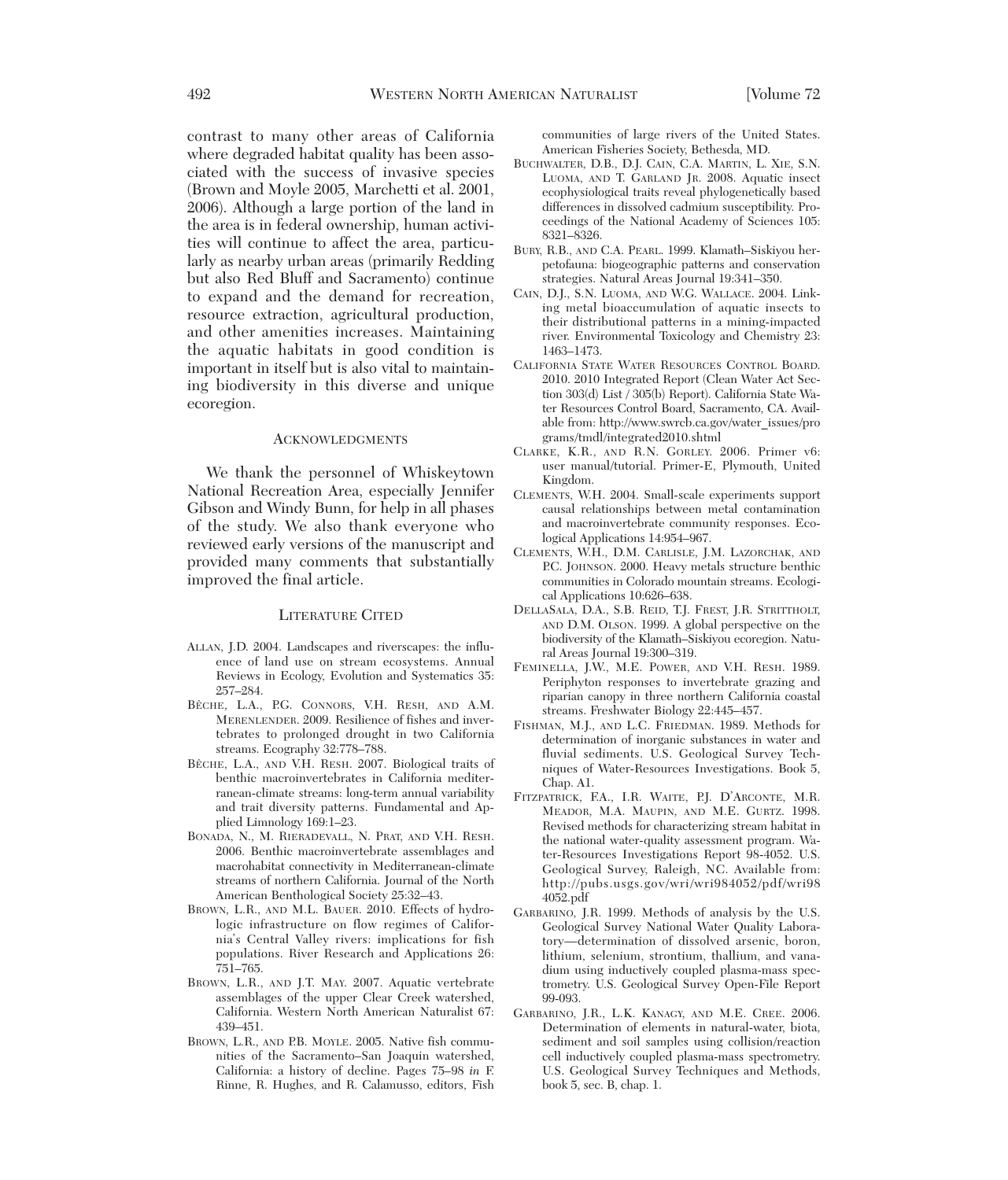- GARBARINO, J.R., AND T.M. STRUZESKI. 1998. Methods of analysis by the U.S. Geological Survey National Water Quality Laboratory—determination of elements in whole-water digests using inductively coupled plasma-optical emission spectrometry and inductively coupled plasma-mass spectrometry. U.S. Geological Survey Open-File Report 98-165.
- GASITH, A., AND V.H. RESH. 1999. Streams in Mediterranean climate regions: abiotic influences and biotic responses to predictable seasonal events. Annual Re views in Ecology and Systematics 30:51–81.
- GAUFIN, A.R. 1973. Use of aquatic invertebrates in the assessment of water quality. Pages 96–116 *in* Biological methods for the assessment of water quality, ASTM STP 528. American Society for Testing and Materials. Available from: http://www.astm.org/DIG ITAL\_LIBRARY/STP/PAGES/STP34719S.htm
- HARRINGTON, J.M. 1999. California state bioassess ment procedure. California Department of Fish and Game, Water Pollution Control Laboratory, Rancho Cordova, CA.
- HILSENHOFF, W.L. 1988. Rapid field assessment of organic pollution with a family-level biotic index. Journal of the North American Benthological Society 7:65–68.
- HOFFMAN, G.L., M.J. FISHMAN, AND J.R. GARBARINO. 1996. Methods of analysis by the U.S. Geological Survey National Water Quality Laboratory—in-bottle acid digestion of whole-water samples. U.S. Geological Survey Open-File Report 96-225.
- HYNES, H.B.N. 1970. The ecology of running waters. University of Toronto Press, Toronto, Ontario, Canada.
- JACKSON, J.K., AND V.C. RESH. 1998. Morphologically cryptic species confound ecological studies of the caddisfly genus *Gumaga* (Trichoptera: Sericostomatidae) in northern California. Aquatic Insects 20: 69–84.
- JENNINGS, M.R., AND M.P. HAYES. 1994. Amphibian and reptile species of special concern in California. California Department of Fish and Game, Inland Fisheries Division, Sacramento, CA. Available from: http://www.dfg.ca.gov/habcon/info/herp\_ssc.pdf
- KARR, J.R., AND E.W. CHU. 1999. Restoring life in running waters: better biological monitoring. Island Press, Washington, DC.
- KERANS, B.L., AND J.R. KARR. 1994. A Benthic Index of Biotic Integrity (B-IBI) for rivers of the Tennessee Valley. Ecological Applications 4:768–785.
- KNAPP, R.A. 2005. Effects of nonnative fish and habitat characteristics on lentic herpetofauna in Yosemite National Park, USA. Biological Conservation 121: 265–279.
- KNAPP, R.A., AND K.R. MATTHEWS. 2000. Non-native fish introductions and the decline of mountain yellowlegged frogs from within protected areas. Conservation Biology 14:428–438.
- KRUSKAL, J.B. 1964a. Multidimensional scaling by optimizing goodness of fit to a nonmetric hypothesis. Psychometrika 29:1–27.

\_\_\_\_\_\_. 1964b. Nonmetric multidimensional scaling: a numerical method. Psychometrika 29:115–129.

- LEGENDRE, P., AND L. LEGENDRE. 1998. Numerical ecology. 2nd English edition. Elsevier Scientific Publishing Company, Amsterdam.
- LELAND, H.V., S.V. FEND, T.L. DUDLEY, AND J.L. CARTER. 1989. Effects of copper on species composition of benthic insects in a Sierra Nevada, California, stream. Freshwater Biology 21:163–179.
- MACDONALD, D.D., C.G. INGERSOLL, AND T.A. BERGER. 2000. Development and evaluation of consensusbased sediment quality guidelines for freshwater ecosystems. Archives of Environmental Contamination and Toxicology 39(1):20–31.
- MARCHETTI, M.P., T. LIGHT, J. FELICIANO, T. ARMSTRONG, Z. HOGAN, J. VIERS, AND P.B. MOYLE. 2001. Homogenization of California's fish fauna through abiotic change. Pages 259–278 *in* J. Lockwood and M. Mc - Kinney, editors, Biotic homogenization. Kluwer Academic/Plenum Publishers.
- MARCHETTI, M.P., J.L. LOCKWOOD, AND T. LIGHT. 2006. Effects of urbanization on California's fish diversity: differentiation, homogenization and the influence of spatial scale. Biological Conservation 127:310–318.
- MARET, T.R., D.J. CAIN, D.E. MACCOY, AND T.M. SHORT. 2003. Response of benthic invertebrate assemblages to metal exposure and bioaccumulation associated with hard-rock mining in northwestern streams, USA. Journal of the North American Benthological Society 22:598–620.
- MARET, T.R., D.E. MACCOY, K.D. SKINNER, S.E. MOORE, AND I. O'DELL. 2001. Evaluation of macroinvertebrate assemblages in Idaho rivers using multimetric and multivariate techniques, 1996–98. U.S. Geological Survey Water–Resources Investigation Report 01-4145. Available from: http://id.water.usgs.gov/ PDF/wri014145/.
- MATHER, P.M. 1976. Computational methods of multivariate analysis in physical geography. J. Wiley & Sons, London.
- MATTHEWS, K.R., K.L. POPE, H.K. PREISLER, AND R.A. KNAPP. 2001. Effects of non-native trout on Pacific treefrogs (*Hyla regilla*) in the Sierra Nevada. Copeia 2001:1130–1137.
- MAZOR, R.D., A.H. PURCELL, AND V.H. RESH. 2009. Longterm variability in bioassessments: a twenty-year study from two northern California streams. Environmental Management 43:1269–1286.
- MCCUNE, B., AND J.B. GRACE. 2002. Analysis of ecological communities. MjM Software Design, Gleneden Beach, OR.
- MOORE, J.M. 2002. Trace metals in sediments from mineimpacted rivers: Clear Creek, California. Final Contract Report, 02WRAG001. University of Montana, Missoula, MT.
- MOORE, J.M., AND D. HUGHES. 2003. Trace metals in sediments of a mine impated river basin: Clear Creek California Project. Department of Geology, University of Montana, Missoula, MT.
- MOYLE, P.B. 2002. Inland fishes of California. Revised and expanded. University of California Press, Berkeley, CA.
- NAKANO, S., AND M. MURAKAMI. 2001. Reciprocal subsidies: dynamic interdependence between terrestrial and aquatic food webs. Proceedings of the National Academy of Sciences 98:166–170.
- NAKANO, S., H. MYASAKA, AND N. KUHARA. 1999. Terrestrial-aquatic linkages: riparian arthropod inputs alter trophic cascades in a stream food web. Ecology 80:  $24\overline{3}5 - 2441$ .
- ODE, P.R., A.C. REHN, AND J.T. MAY. 2005. A quantitative tool for assessing the integrity of southern coastal California streams. Environmental Management 35: 493–504.
- PECK, D.V., A.T. HERLIHY, B.H. HILL, R.M. HUGHES, P.R. KAUFMANN, D.J. KLEMM, J.M. LAZORCHAK, F.H. MCCORMICK, S.A. PETERSON, P.L. RINGOLD, ET AL.